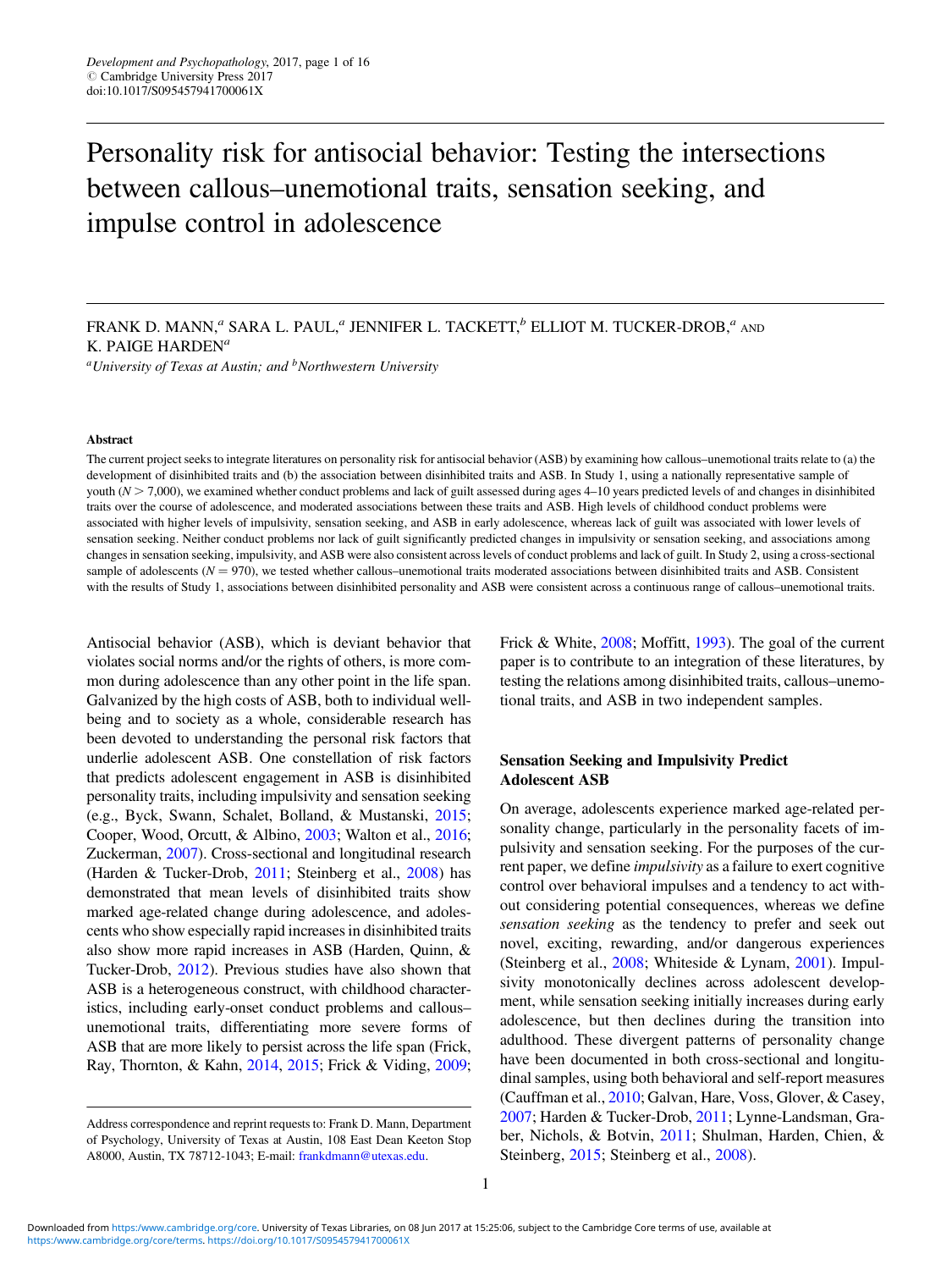Personality change during adolescence has been explained in terms of the dual systems model, and the related maturational imbalance model, which posits that adolescent behavioral development is shaped by a "maturity gap" between neurobiological systems (Casey, [2015;](#page-14-0) Shulman et al., [2016](#page-15-0)). The cognitive control or "top down" system includes cortical regions that regulate impulse control, while the socioemotional or "bottom up" system includes subcortical regions (e.g., the ventral striatum and amygdala), which are involved in regulating responses to emotional and motivational cues. The cognitive control system has a protracted maturational course throughout adolescence, resulting in slow but steady gains in impulse control. In contrast, the socioemotional system develops rapidly in early adolescence, resulting in a spike in sensation-seeking behavior. This developmental asymmetry between top down and bottom up systems is thought to drive the rise in risk-taking behavior that is typical of adolescence, including antisocial expressions of risk taking.

This model has largely focused on normative adolescent development, in that it seeks to describe personality and behavioral changes that are (a) typical of most adolescents and (b) developmentally unique to adolescence. As a result, the changes in disinhibited traits described by the dual systems model may best account for adolescent-onset trajectories of ASB (Moffitt, [1993,](#page-14-0) [2003](#page-15-0), [2006](#page-15-0)). That is, the maturational imbalance between sensation seeking and impulse control may characterize the etiology of ASB among teenagers who have minimal histories of behavioral problems in childhood, who first begin to engage in rule-breaking behavior during adolescence, and who engage predominantly in risk-taking (as opposed to aggressive) forms of ASB.

Consistent with this perspective, Harden and Tucker-Drob [\(2011](#page-14-0)) demonstrated that, in addition to mean-level patterns of change, there are individual differences in the rapidity of change in impulsivity and sensation seeking across adolescence. Moreover, such individual differences in change predict the development of ASB and related externalizing phenotypes. Specifically, adolescents who show more rapid increases in sensation seeking between ages 12 and 16 also show more rapid emergence of ASB during that same period, a longitudinal association that cannot be accounted for by reciprocal effects of involvement in ASB on subsequent levels of sensation seeking (Harden et al., [2012\)](#page-14-0). These findings are consistent with a breadth of previous evidence showing elevated sensation seeking among antisocial youth (Byck et al., [2015;](#page-14-0) Mann, Kretsch, Tackett, Harden, & Tucker-Drob, [2015;](#page-14-0) Newcomb & McGee, [1991;](#page-15-0) Sijtsema et al., [2010](#page-15-0); Zuckerman, [2007](#page-15-0)). Previous research has also demonstrated a positive relationship between impulsivity and delinquency (Bechtold, Cavanagh, Shulman, & Cauffman, [2014](#page-13-0); Cooper et al., [2003;](#page-14-0) Frick & Viding, [2009;](#page-14-0) Giannotta & Rydell, [2015](#page-14-0); Moffitt, [1993](#page-14-0); Snowden & Gray, [2011;](#page-15-0) Vitacco & Rogers, [2001](#page-15-0)). Moreover, both impulsivity and sensation seeking have been implicated in the development of related externalizing behaviors in adolescence, including alcohol and substance use (Dick et al., [2010;](#page-14-0) Elkins, King, McGue,

& Iacono, [2006](#page-14-0); Hittner & Swickert, [2006;](#page-14-0) Littlefield & Sher, [2010](#page-14-0); Littlefield, Sher, & Steinley, [2010\)](#page-14-0).

# Callous–Unemotionality and Life-Course Persistent ASB

While research testing the predictions of the dual-systems model continues to accumulate, a largely separate literature has identified another form of personality risk for ASB: callous–unemotional traits, which reflect "a lack of empathy and affective processing" (Fontaine, McCrory, Boivin, Moffitt, & Viding, [2011](#page-14-0), p. 730) and an "interpersonal style characterized by a lack of guilt and empathy and a callous use of others" (Frick & Viding, [2009](#page-14-0), p. 1115). In a behavioral genetic analysis of 9-year old twins, Viding, Jones, Paul, Moffitt, and Plomin [\(2008\)](#page-15-0) found that callous–unemotional traits distinguished a highly heritable subtype of childhood conduct problems; genetic influences accounted for 71% versus 36% of the variance in conduct problems among children with and without callous–unemotional traits, respectively. In addition, Fontaine et al. [\(2011](#page-14-0)) found that callous–unemotional traits in childhood distinguished a subgroup of antisocial children who had the most negative profile of family risk at age 4 and who showed the worst peer problems, emotional problems, and parent–child relationships at age 12. These results suggest the possibility of differential etiological pathways to ASB among youth high in callous–unemotional traits.

Within Moffitt's ([1993,](#page-14-0) [2003,](#page-15-0) [2006\)](#page-15-0) developmental taxonomy, children with high and persistent levels of callous– unemotional traits may be considered a subtype of life-course persistent ASB, characterized by the continuation of behavioral problems across developmental periods. The life-course persistent trajectory is conceptualized as a more virulent strain of ASB. For example, life-course persistent individuals engage in more aggressive and violent acts, with early onset of conduct problems in childhood predicting a lifelong course of aggressive behavior and criminal offending (Lahey et al., [1998](#page-14-0); Lynam, [1996](#page-14-0); Odgers et al., [2008](#page-15-0)). Acknowledging the importance of callous–unemotional traits in the etiology and developmental course of ASB, DSM-5 added a "limited prosocial emotions" specifier to the diagnosis of conduct disorder to characterize youth at heightened risk for a severe subtype of ASB (American Psychiatric Association, [2013](#page-13-0)).

## Integrating Developmental Models of ASB

Although disinhibited personality and callous–unemotional traits have all been established as risk factors for youth ASB, how these traits intersect with one another is less clear. A small number of studies have shown that conduct problems accompanied by callous–unemotional traits are associated with a distinct pattern of personality correlates, as compared to child-onset conduct problems in the absence of callous– unemotional traits. For example, controlling for comorbid conduct problems, callous–unemotional traits were negatively associated with neuroticism, agreeableness, and trait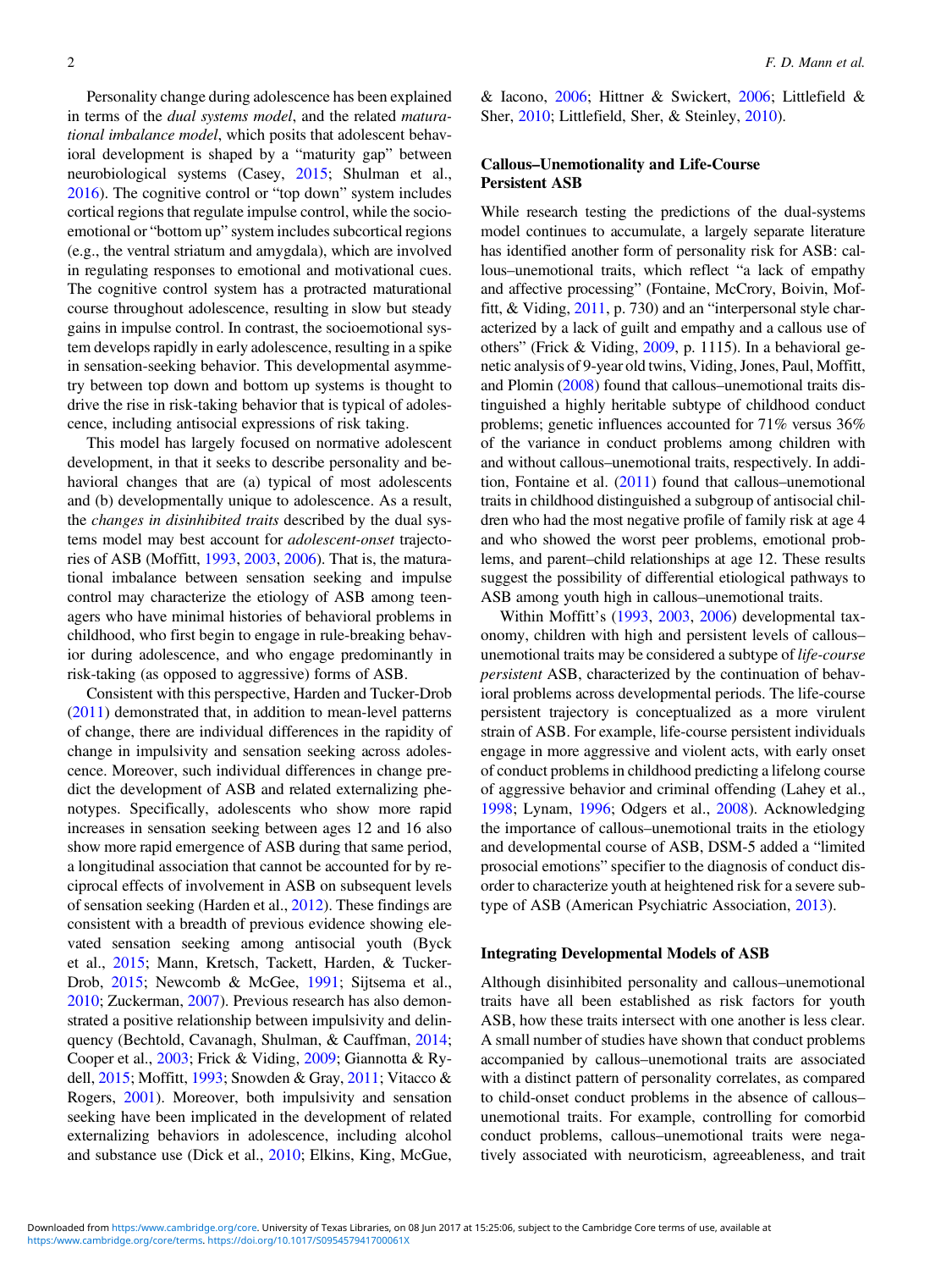anxiety, whereas conduct problems without callous–unemotional traits were associated with elevated anxiety and neuroticism (Frick, Lilienfeld, Ellis, Loney, & Silverthorne, [1999](#page-14-0); Lynam et al., [2005](#page-14-0); Pardini, Lochman, & Powell, [2007;](#page-15-0) see Frick & Ray, [2014](#page-14-0); Frick & White, [2008](#page-14-0), for reviews). Callous–unemotional traits were also uniquely and positively associated with fearlessness and thrill seeking (Essau, Sagawaga, & Frick, [2006;](#page-14-0) Frick et al., [1999;](#page-14-0) Pardini, Obradovic, & Loeber, [2006\)](#page-15-0). Based on these results, children with callous–unemotional traits were hypothesized to evince a "fearless, thrill seeking, and behaviorally uninhibited temperament" (Frick & Viding, [2009](#page-14-0), p. 1116).

Empirical and theoretical work on adult psychopathy has also provided suggestive, but inconsistent, support for a relation between callous–unemotionality and disinhibited traits of impulsivity and sensation seeking. Integrating conceptualizations of psychopathy, the triarchic model conceptualizes adult psychopathy as encompassing three traits: meanness, boldness, and disinhibition (Patrick & Drislane, [2015](#page-15-0); Patrick, Fowles, & Krueger, [2009\)](#page-15-0). Meanness, defined by Patrick et al. (2009, p. 913) as "aggressive resource seeking without regard for others," is clearly related to, although not perfectly synonymous with, the construct of callous–unemotionality. Sensation seeking is an aspect of boldness, defined as "the nexus of social dominance, emotional resiliency, and venturesomeness," while disinhibition, defined as "propensity toward problems as impulse control," corresponds to the construct of impulsivity as defined here. Relevant to our current hypotheses, the triarchic model posits that meanness overlaps with both disinhibition and boldness. In particular, the meanness–boldness association is hypothesized to reflect the shared roots of both traits in a diminished physiological sensitivity to threat.

Consistent with the triarchic conceptualization, analyses of the Psychopathy Checklist—Revised (Hare, [2003](#page-14-0)) have found that Factor 1, which captures the interpersonal and affective symptoms of psychopathy and includes callousness and lack of remorse, and Factor 2, which includes impulsivity and irresponsibility, are moderately correlated with one another  $(\sim 5;$  Hare et al., [1990](#page-14-0); reviewed by Patrick et al., [2009](#page-15-0)). In contrast, factor analyses of the Psychopathic Personality Inventory in adults (PPI; Lilienfeld & Andrews, [1996](#page-14-0)) found that "cold-heartedness" was uncorrelated with either of the other two PPI factors, which include traits related to impulsivity and fearlessness (Benning, Patrick, Hicks, Bloningen, & Krueger, [2003\)](#page-13-0), although the authors suggested that the PPI cold-heartedness scale captures lack of sentimentality, rather than meanness or callousness. Translating the predictions of the triarchic model downward to the youth personality constructs examined here, we hypothesize that youth high on callous–unemotional traits will show elevated levels of both sensation seeking and impulsivity.

In summary, the current study aims to contribute to the integration of two lines of research on the etiology of ASB (the dual–systems model, on the one hand, and callous–unemotional traits, on the other), while also drawing on the adult psychopathy literature in formulating our predictions. Specifically, we pose two questions. First, do youth with low levels of guilt in childhood (a component of callous–unemotional traits) also show higher levels of and more rapid changes in disinhibited traits in adolescence? Put differently, do low levels of guilt in childhood predict individual differences in the development of sensation seeking or impulsivity in adolescence? Second, does low guilt in childhood, or high levels of callous–unemotional traits in adolescence, moderate the relationship between disinhibited traits and ASB in adolescence? That is, do the relationships between disinhibited traits and ASB generalize to youth with low levels of guilt in childhood or who show high levels of callous– unemotional traits in adolescence? We examine these questions using two independent samples. Study 1 uses a large, nationally representative sample of youth followed prospectively from childhood through adolescence. Due to measurement constraints associated with using secondary data, in Study 1 we focus on one aspect of callous–unemotional traits: lack of guilt. In addition, to control for potential confounds, we also simultaneously assessed the role of biological sex and conduct problems in childhood. Study 2 measures callous–unemotional traits more comprehensively in a cross-sectional sample of adolescents.

Based on the small body of previous research describing children with callous–unemotional traits as fearless and thrill seeking, and drawing on theoretical models of psychopathy in adulthood, we hypothesized that youth with low levels of guilt in childhood and high on callous–unemotional traits in adolescence would show higher levels of disinhibited traits and ASB in adolescence. In addition, based on the theory that children with high levels of callous–unemotional traits show more persistent and stable expressions of ASB, we hypothesized that the relationship between disinhibited traits and ASB would be attenuated for youth high on callous–unemotional traits. That is, we hypothesized that youth high on callous–unemotional traits would demonstrate ASB in adolescence regardless of whether or not they experienced high levels of disinhibited personality risk.

# Study 1

## Method

# Participants.

Mother generation: The National Longitudinal Survey of Youth (NLSY79). The Bureau of Labor Statistics designed and funded the NLSY79 in order to study workforce participation in the United States. A complex survey design was used to select a nationally representative sample of 3,000 households containing 6,111 youth, plus an additional oversample of 3,652 African American and Hispanic youth, aged 14–21 years as of December 31, 1978. The response rate for the initial NLSY79 survey was over 90% of the eligible sample, and participants have been reinterviewed annually from 1979 to 1994 and biennially since 1994. Retention rates for follow-up assessments of the NLSY79 sample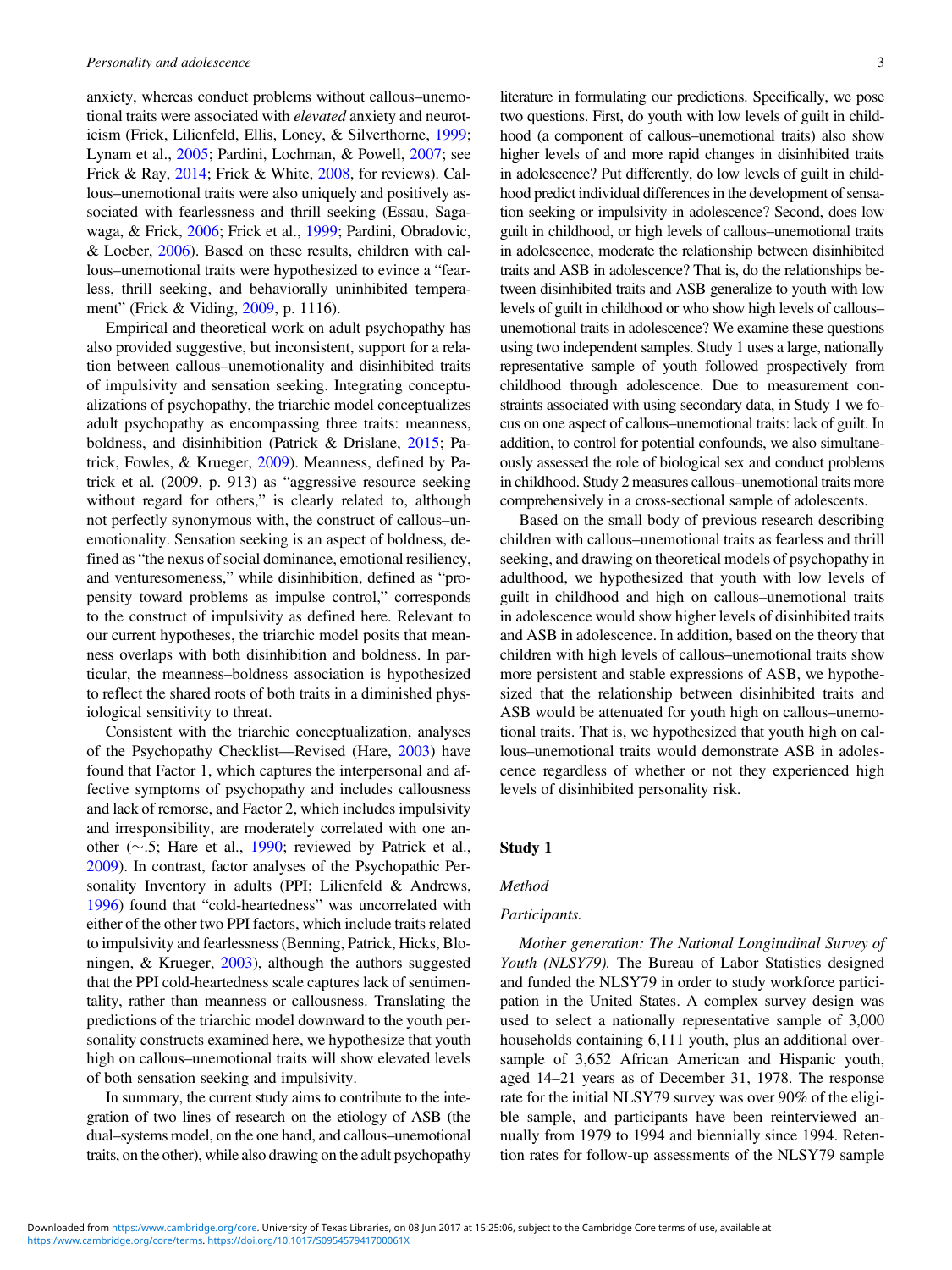were greater than 90% for the first 16 waves and greater than 80% for subsequent waves.

Adolescent generation: The NLSY79 Children and Young Adults (CNLSY). Beginning in 1986, the biological children of the NLSY79 women were assessed biennially (Chase-Lansdale, Mott, Brooks-Gunn, & Phillips, [1991](#page-14-0)). The initial participation rate was 95%, and the average retention rate through 2006 was approximately 90%. Beginning in 1988, children over the age of 10 completed individual supplemental interviews that assessed their attitudes and behaviors. Finally, beginning in 1994, older children who were age 15 by the end of the survey calendar year (termed young adults by the NLSY survey administrators) were administered a separate interview. As of 2006, 11,466 children were identified as having been born to 6,283 NLSY79 women. After weighting for sample selection, the average NLSY79 woman had 1.9 children as of 2006, which is more than 90% of their ultimate predicted childbearing. The current study uses data from youth who had nonmissing data on conduct problems or lack of guilt in childhood at least once between the ages of 4 and 10, and who reported on delinquent behavior or disinhibited personality at least once between ages 12 and 16.

#### Measures.

Disinhibited personality. Impulsivity was measured by youth self-report on three items: "I often get in a jam because I do things without thinking," "I think that planning takes the fun out of things," and "I have to use a lot of self-control to keep out of trouble." Sensation seeking was measured by youth self-report on the following three items: "I enjoy taking risks"; "I enjoy new and exciting experiences, even if they are a little frightening or unusual"; and "Life with no danger in it would be too dull for me." These six items comprised a scale intended to measure propensity for risk taking, which were drawn from multiple inventories (Center for Human Resource Research, [2009](#page-14-0)), and all items were rated on a 4-point scale ranging from strongly disagree to strongly agree. Note that previously published factor analytic work of these items indicates that they comprise distinct factors (Harden & Tucker-Drob, [2011](#page-14-0)). Moreover, the pattern of correlations between sensation seeking, impulsivity, and Big Five personality traits in the full CNLSY sample were consistent with previous empirical research, with significant and positive correlations between sensation seeking and concurrent measures of extraversion and openness, and significant and negative correlations between impulsivity and concurrent measures of conscientiousness and emotional stability (the reverse of neuroticism). The internal consistencies of the impulsivity and sensation seeking scales, averaged across waves, were moderate to high in magnitude ( $\alpha = 0.52$  for moderate,  $\alpha = 0.69$  for high).

Following previously published analyses of these variables (Harden, Quinn, & Tucker-Drob, [2012](#page-14-0)), sensationseeking and impulsivity sum scores were residualized for a

variety of demographic and maternal characteristics: socioeconomic status, measured using self-reported total family income ( $Mdn = $22,500/\text{year}$ ), including government support and food stamps but excluding income received by unmarried cohabiting partners, when the mother was 30 years old; maternal cognitive ability, measured in the 1980 assessment using composite scores on the word knowledge, paragraph comprehension, math knowledge, and arithmetic reasoning subtests of the Armed Services Vocational Aptitude Battery; maternal education, measured using maternal report of the number of years of school they had completed  $(M = 13.4)$ years,  $SD = 2.50$  years; approximately 9% of the sample reported 11 years or less); and *maternal age at first birth*  $(M =$ 21.9,  $SD = 4.52$ , range  $= 11.7 - 38.3$  years). This process ensures that associations between childhood characteristics and disinhibited traits are not confounded by these household characteristics. It also ensures that the associations between disinhibited traits and ASB are not similarly confounded. Residualized sum scores were then standardized to z scores prior to conducting analyses.

Adolescent ASB. Beginning in 1988, children who were at least 10 years old but not yet 15 were administered the Child Self-Administered Supplement, which included six items from the Self-Report of Delinquency (SRD; Elliott & Huizinga, [1983\)](#page-14-0): hurt someone bad enough to need bandages or a doctor; lied to a parent about something important; took something from a store without paying for it; intentionally damaged or destroyed property that did not belong to you; had to bring your parent(s) to school because of something you did wrong; and skipped a day of school without permission. Beginning in 1994, youth who were 15 years old or older were administered the Young Adult Assessment, which also included the six SRD items. Because of budgetary constraints, the SRD items were dropped from the Young Adult Assessment (but not the Child Self-Administered Supplement) in 2000 only. Each of the SRD items was dichotomized as never versus at least once or more and summed. Symptom counts thus ranged from 0 to 6 (*Mdn* = 1, *M* = 1.29, *SD* = 1.39). Previous analyses of CNLSY data (described in Harden et al., [2009\)](#page-14-0) have tested the criterion validity of the SRD items and found that these items significantly predict, for both males and females, the odds of being convicted for a nontrivial criminal offense (excluding drug possession), controlling for a broad variety of demographic and contextual background variables. The Cronbach  $\alpha$  value for the six SRD items was 0.64–0.68 at each assessment wave.

Child conduct problems. Biennially beginning in 1986, mothers reported on children's conduct problems using nine items: cheats or tells lies; bullies or is cruel/mean to others; breaks things deliberately; is disobedient at school; has trouble getting along with teachers; argues too much; is disobedient at home; is stubborn, sullen, or irritable; and has a strong temper and loses it easily. Items were rated on a 3-point scale ranging from not at all true to very true. The Cronbach  $\alpha$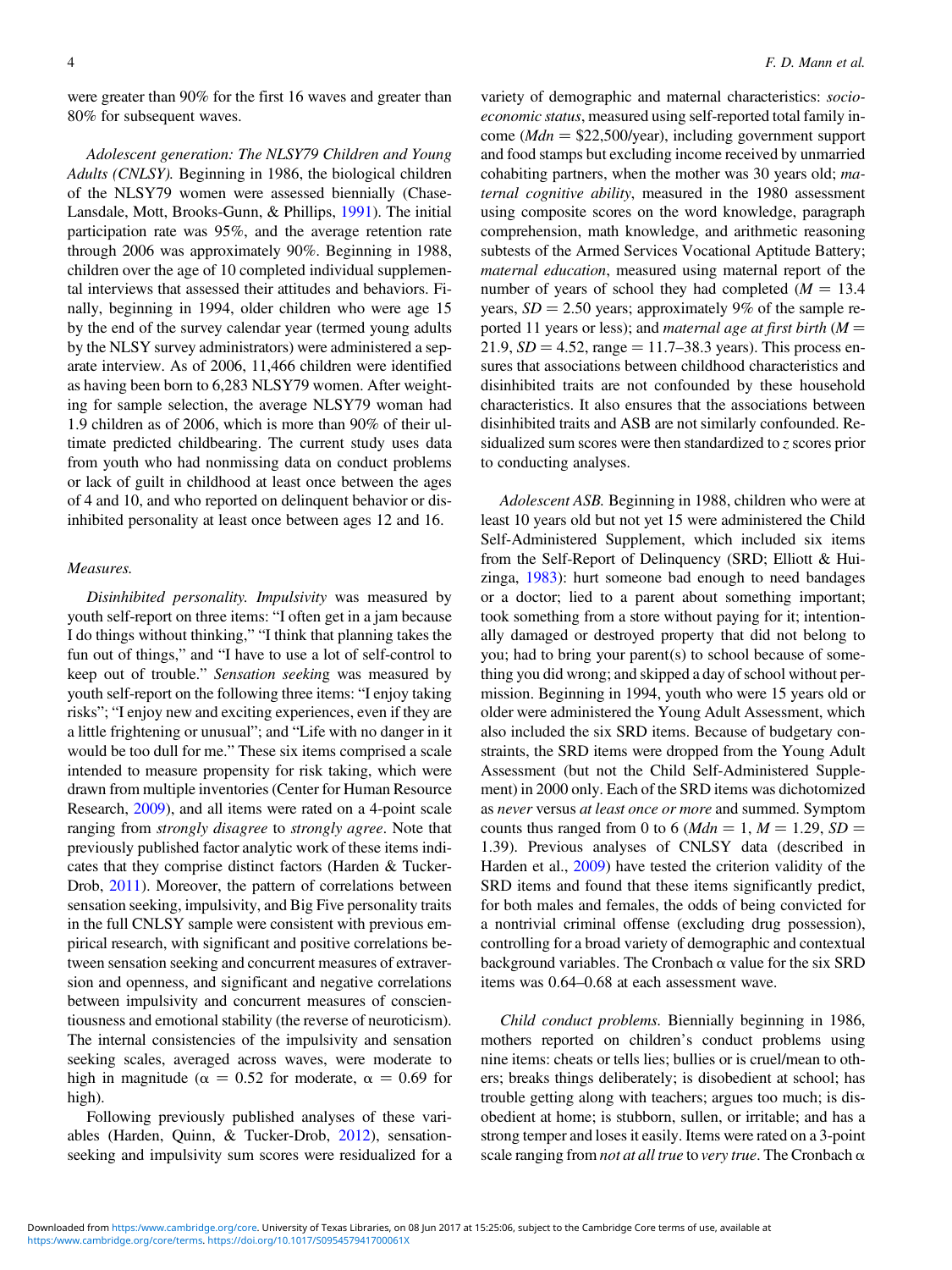value for the nine items was 0.81–0.83 across assessment waves. A broad composite score for childhood conduct problems was constructed by calculating the mean response across nine items and four age groups:  $4-5$ ,  $6-7$ ,  $8-9$ , and  $10-11$  (*M*  $= 0.40$ ,  $SD = 0.29$ ). Table 1 summarizes the stabilities across childhood for conduct problems, descriptive statistics at each age, and the zero-order relations between the composite score and scores at each age. For subsequent analyses, conduct problems scores were standardized.

Child lack of guilt. Biennially beginning in 1986, mothers reported on whether their child "does not seem to feel sorry about misbehaving" on a 3-point scale ranging from not at all true to very true. The mean rating on this item across ages 4–5, 6–7, 8–9, and 10–11 ( $M = 0.39$ ,  $SD = 0.42$ ) was used to measure average lack of guilt across childhood. [Table 2](#page-5-0) summarizes the stabilities across childhood (lack of) guilt, sample statistics at each age, and the relations between the composite score and scores at each age. To ease interpretation, lack of guilt scores were standardized for use in subsequent analyses.

Analytic methods. Patterns of missing data are complex and are described in detail in the CNLSY user's guide (see [http://www.nlsinfo.org/childya/nlsdocs/guide/intro/Retention.](http://www.nlsinfo.org/childya/nlsdocs/guide/intro/Retention.htm) [htm](http://www.nlsinfo.org/childya/nlsdocs/guide/intro/Retention.htm)). Of the 7,106 youth included in the current analysis, 80% contributed data on ASB at ages 12–13, 78% at ages 14–15, and 70% at age 16–17. All models were estimated using full information maximum likelihood, which has been recommended as the preferred method for accounting for missing data (Schafer & Graham, [2002\)](#page-15-0). In addition, standard errors and model fit statistics were adjusted for nonindependence of data on children from the same family (i.e., sibling clusters; Rabe-Hesketh & Skrondal, [2006](#page-15-0)). Datawere modeled using a series of latent growth curve models (LGMs; McArdle & Nesselroade, [2003;](#page-14-0) Meredith & Tisak, [1990\)](#page-14-0) in the software program Mplus version 7.11 (Muthén  $\&$ Muthén, [1998–](#page-15-0)2012). Absolute model fit was evaluated using model  $\chi^2$  and root mean square error of approximation (RMSEA), which measures the amount of misfit on the model per model degree of freedom (Steiger, [1990\)](#page-15-0). RMSEA values of less than 0.05 indicate a close fit, and values up to 0.08 represent reasonable errors of approximation. Model comparisons were made using change in model  $\chi^2$  and Akaike information criteria (AIC), which provide a parsimony-adjusted index of predictive fit, with lower values indicating preferred models.

The trivariate growth curve model is depicted in [Figure 1.](#page-6-0) Changes in adolescent ASB, impulsivity, and sensation seeking from ages 12–13 years to 15–16 years were each modeled as a function of a latent intercept factor, representing individual differences in initial levels of each construct, and a latent slope factor, representing individual differences in within-individual change across the three waves of data collection. Consistent with previously published analyses of these data (Harden et al., [2012\)](#page-14-0), to account for departures from linearity, change was modeled using a "latent basis" model, in which the loadings of each slope factor on the first and last measure of each construct were fixed to 0 and 1, respectively, while the loadings on the intermediate measurements were freely estimated from the data (McArdle, [2009\)](#page-14-0). Next, the latent intercept and slope factors were regressed on three variables: biological sex, child conduct problems, and child lack of guilt. These regressions test whether average levels of childhood conduct problems, lack of guilt, and male sex predict individual differences in the development of disinhibited personality in adolescence.

Next, we expanded the trivariate growth curve (main effects) model to a trivariate growth curve (moderation) model that allowed for the correlations among the latent intercept

|                   | <b>Descriptive Statistics</b> |         |         | <b>Conduct Problems</b> |           |      |         |         | Low Guilt |           |      |
|-------------------|-------------------------------|---------|---------|-------------------------|-----------|------|---------|---------|-----------|-----------|------|
| Childhood Measure | M(SD)                         | $4 - 5$ | $6 - 7$ | $8 - 9$                 | $10 - 11$ | Avg. | $4 - 5$ | $6 - 7$ | $8 - 9$   | $10 - 11$ | Avg. |
| Conduct problems  |                               |         |         |                         |           |      |         |         |           |           |      |
| Age 4-5           | 0.42(0.34)                    | 1.00    |         |                         |           |      |         |         |           |           |      |
| Age $6-7$         | 0.37(0.32)                    | .55     | 1.00    |                         |           |      |         |         |           |           |      |
| Age $8-9$         | 0.39(0.34)                    | .51     | .61     | 1.00                    |           |      |         |         |           |           |      |
| Age 10-11         | 0.39(0.35)                    | .47     | .56     | .65                     | 1.00      |      |         |         |           |           |      |
| Childhood mean    | 0.40(0.29)                    | .77     | .80     | .84                     | .84       | 1.00 |         |         |           |           |      |
| Low guilt         |                               |         |         |                         |           |      |         |         |           |           |      |
| Age 4-5           | 0.44(0.63)                    | .36     | .23     | .21                     | .22       | .31  | 1.00    |         |           |           |      |
| Age $6-7$         | 0.39(0.61)                    | .23     | .37     | .28                     | .26       | .34  | .20     | 1.00    |           |           |      |
| Age $8-9$         | 0.37(0.60)                    | .24     | .29     | .42                     | .30       | .38  | .19     | .26     | 1.00      |           |      |
| Age 10-11         | 0.37(0.59)                    | .24     | .27     | .33                     | .45       | .40  | .18     | .23     | .28       | 1.00      |      |
| Childhood mean    | 0.39(0.42)                    | .40     | .44     | .50                     | .50       | .55  | .64     | .65     | .66       | .66       | 1.00 |

Table 1. Descriptive statistics and observed correlations among measures of conduct problems and low guilt in childhood (National Longitudinal Survey of Youth)

Note: Cross-time, same-measure correlations are italic and cross-measure, same-time correlations are bold. All correlations are significantly different than zero at  $p < .05$ .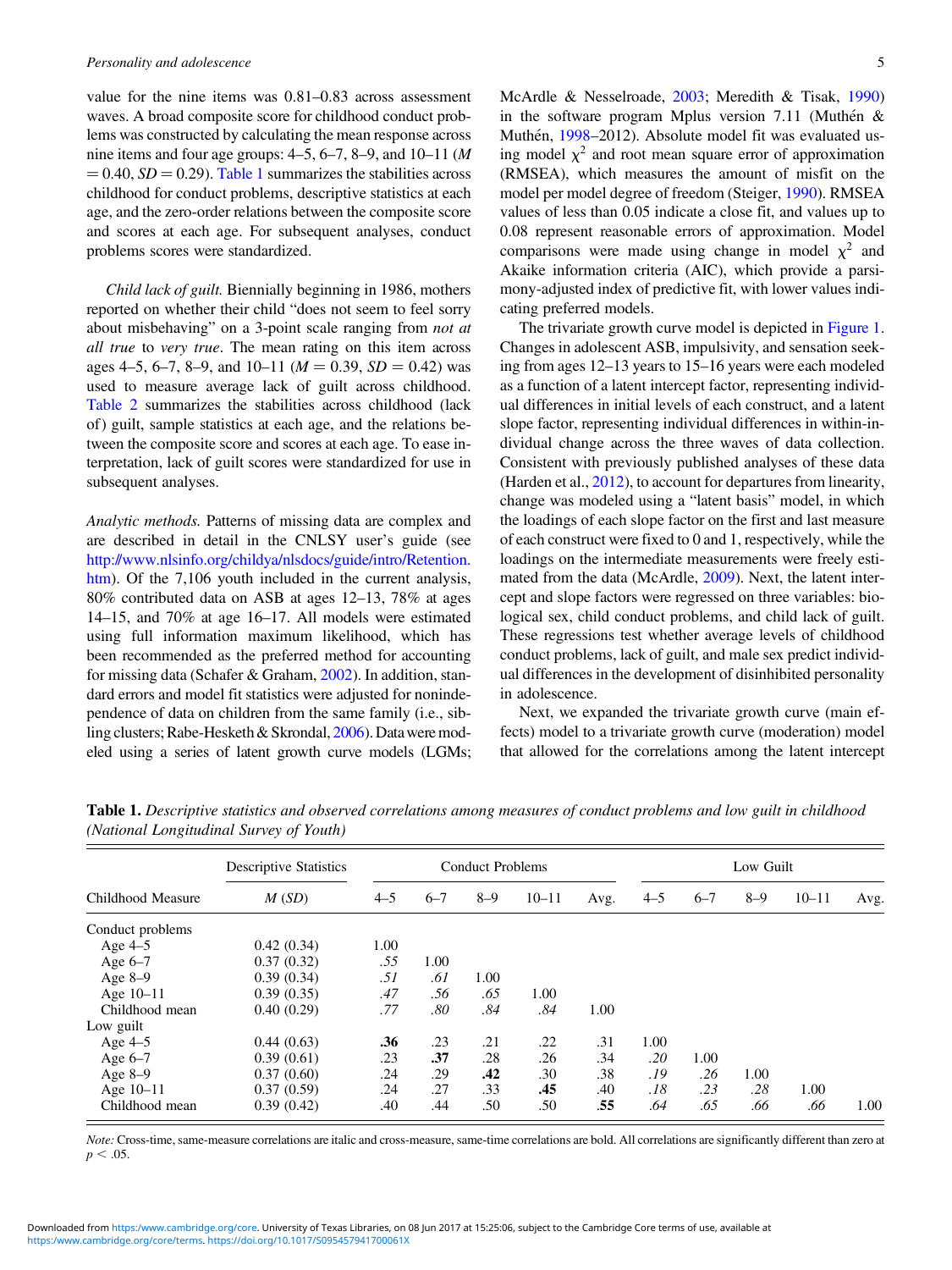|          | $IMP-12$ | $IMP-14$ | $IMP-16$ | $SS-12$ | $SS-14$ | $SS-16$ | $ASB-12$ | $ASB-14$ | $ASB-16$ | Child CP | Child LG |
|----------|----------|----------|----------|---------|---------|---------|----------|----------|----------|----------|----------|
| $IMP-12$ | 1.00     |          |          |         |         |         |          |          |          |          |          |
| $IMP-14$ | .27      | 1.00     |          |         |         |         |          |          |          |          |          |
| $IMP-16$ | .24      | .28      | 1.00     |         |         |         |          |          |          |          |          |
| $SS-12$  | .29      | .16      | .15      | 1.00    |         |         |          |          |          |          |          |
| $SS-14$  | .07      | .28      | .18      | .34     | 1.00    |         |          |          |          |          |          |
| $SS-16$  | .12      | .06      | .30      | .26     | .43     | 1.00    |          |          |          |          |          |
| $ASB-12$ | .28      | .20      | .15      | .20     | .11     | .08     | 1.00     |          |          |          |          |
| $ASB-14$ | .17      | .33      | .22      | .18     | .25     | .12     | .37      | 1.00     |          |          |          |
| $ASB-16$ | .14      | .18      | .28      | .14     | .20     | .28     | .26      | .41      | 1.00     |          |          |
| Child CP | .19      | .16      | .19      | .09     | .06     | .08     | .26      | .21      | .21      | 1.00     |          |
| Child LG | .11      | .08      | .10      | .01     | .02     | .04     | .16      | .13      | .14      | .55      | 1.00     |

<span id="page-5-0"></span>Table 2. Observed correlations among childhood characteristics, disinhibited personality, and ASB (National Longitudinal Survey of Youth)

Note: Cross-time, same-measure correlations are italic and cross-measure, same-time correlations are bold. ASB, antisocial behavior; IMP, impulsivity; SS, sensation seeking; CP, conduct problems; LG, low guilt (coded such that higher scores indicate lower levels of guilt). Correlations with an absolute value of  $<$ .03 are not significantly different than zero at  $p < .05$  (two tailed).

factors and latent slope factors to vary as linear functions of sex, childhood conduct problems, and lack of guilt. This model was used to test whether (level–level and slope– slope<sup>1</sup>) associations between disinhibited personality and ASB are moderated by individual differences in levels of guilt. Because callous–unemotional traits are higher, on average, in males and youth with childhood conduct problems, we included the moderating effect of sex and conduct problems, in order to ensure that any moderating effects of lack of guilt were not artifacts of sex differences or comorbidity with childhood conduct problems. All moderation effects were estimated simultaneously using moderated structural equation modeling (for an overview and detailed example, see Tucker-Drob, [2009\)](#page-15-0), such that each effect controls for potential moderation by the other covariates. These moderation effects test whether the relations among levels of and changes in disinhibited personality and ASB are consistent across biological sex, as well as individuals with a history of child conduct problems and low levels of guilt. Given the number of moderation effects tested in this model ( $m = 18$ ), to decrease the chance of Type I errors, we adopted a Bonferroni-corrected threshold for statistical significance ( $\alpha/m = \alpha_{\text{corrected}}$ ) 0.002), which is more stringent than conventional standards  $(\alpha = 0.05)$ .

### Results of Study 1

Does low levels of guilt in childhood predict the development of disinhibited personality in adolescence? The first LGM fit the data well ( $\chi^2$  = 101.29, df = 25, p < .001; RMSEA = 0.02, comparative fit index  $[CFI] = 0.98$ , AIC = 84,011.71). [Figure 2](#page-7-0) shows the predicted levels of impulsivity, sensation seeking, and ASB implied by the growth curve model, as compared to the observed means at each age.

The model captures the observed pattern of mean-level change quite well, accounting for 41%–54% of the observed variance in sensation seeking at each age, 26%–40% of the observed variance in impulsivity, and 39%–42% of the observed variance in ASB. As previously reported (Harden et al., [2012](#page-14-0); Harden & Tucker-Drob, [2011\)](#page-14-0), mean changes in sensation seeking and ASB during adolescence were positive, whereas mean change in impulsivity was negative. [Figure 3](#page-8-0) shows the estimated correlations among the intercept and slope factors for the three constructs.

There were significant level–level associations among impulsivity, sensation seeking, and ASB: adolescents who were higher, on average, on any one of these phenotypes tended to be higher on all of the others. Moreover, there were significant change-change associations: adolescents who increased more rapidly in sensation seeking also increased more rapidly in delinquent behavior, and adolescents who declined more slowly in impulsivity also showed more rapidly increasing delinquent behavior. Finally, there was an inverse association between level and change for each variable: individuals who had initially higher levels showed, on average, less rapid increases (for sensation seeking and ASB) or more rapid decreases (for impulsivity). Such negative level–slope associations are frequently observed in LGM results. Thus, results of the trivariate latent growth curve model are consistent with previous literature.

[Figure 4](#page-8-0) plots the main parameters of interest from Model 1, that is, the standardized regressions of the latent intercept and slope factors on lack of guilt, male sex, and child conduct problems. Regarding the development of sensation seeking (shown in the left panel of [Figure 4\)](#page-8-0), male sex and child conduct problems predicted higher levels of sensation seeking,

<sup>1.</sup> Cross-variable level–slope associations were tested. However, using AIC and BIC as an indicator of model fit, a model that freely estimated crossvariable level–slope associations between impulsivity, sensation seeking, and antisocial behavior fit the data worse (AIC = 84,020.39, BIC = 84,446.25) than a model that constrained cross-variable level–slope associations to equal zero (AIC = 84,011.71, BIC = 84,396.35). Change in model  $\chi^2$  confirmed that constraining cross-variable level–slope associations to equal zero does not result in significant misfit to the data ( $\Delta \chi^2$  = 2.93,  $\Delta df = 6$ ,  $p = .82$ ).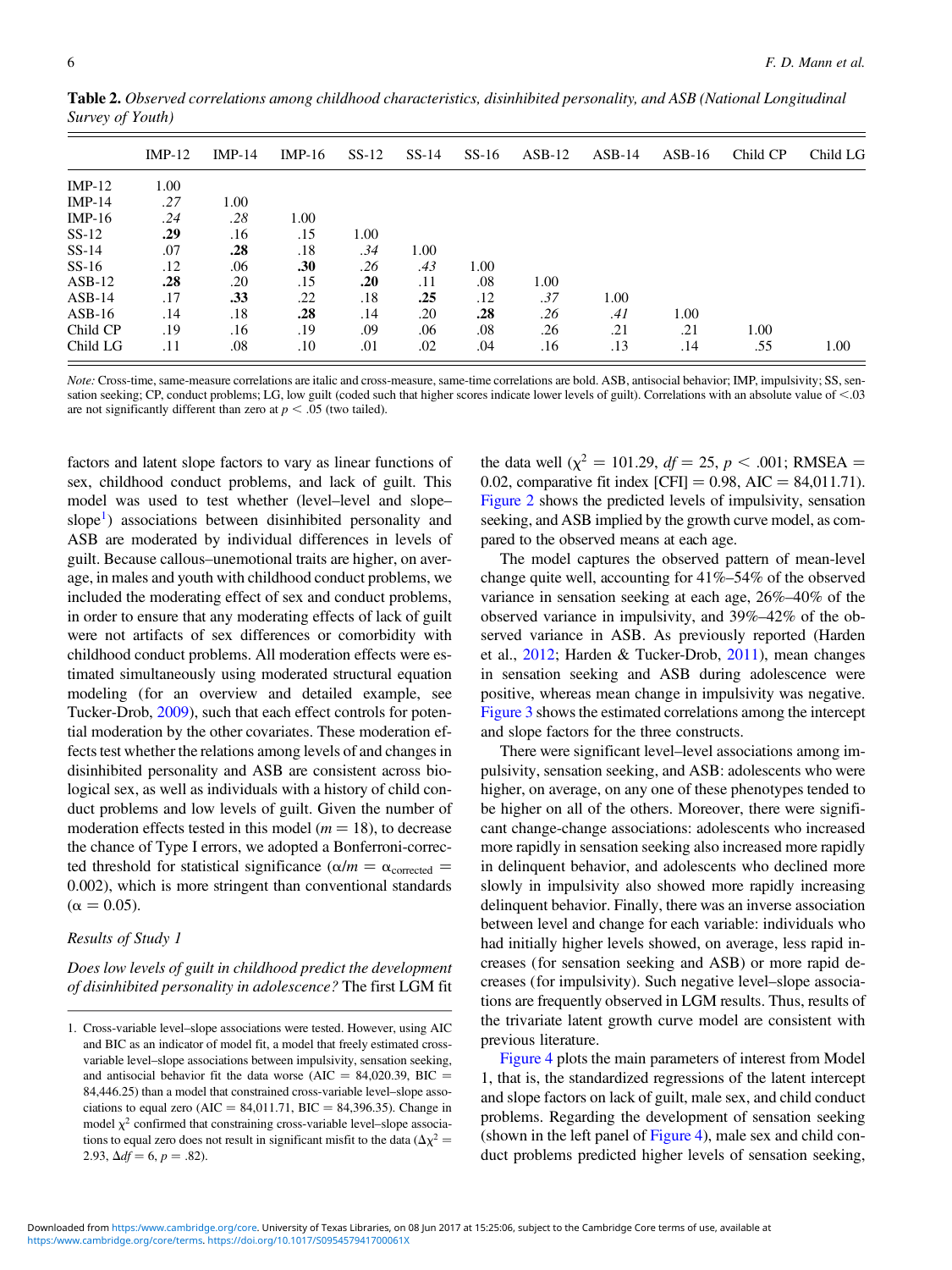<span id="page-6-0"></span>

Figure 1. The trivariate growth curve model (National Longitudinal Survey of Youth).

 $\overline{\phantom{a}}$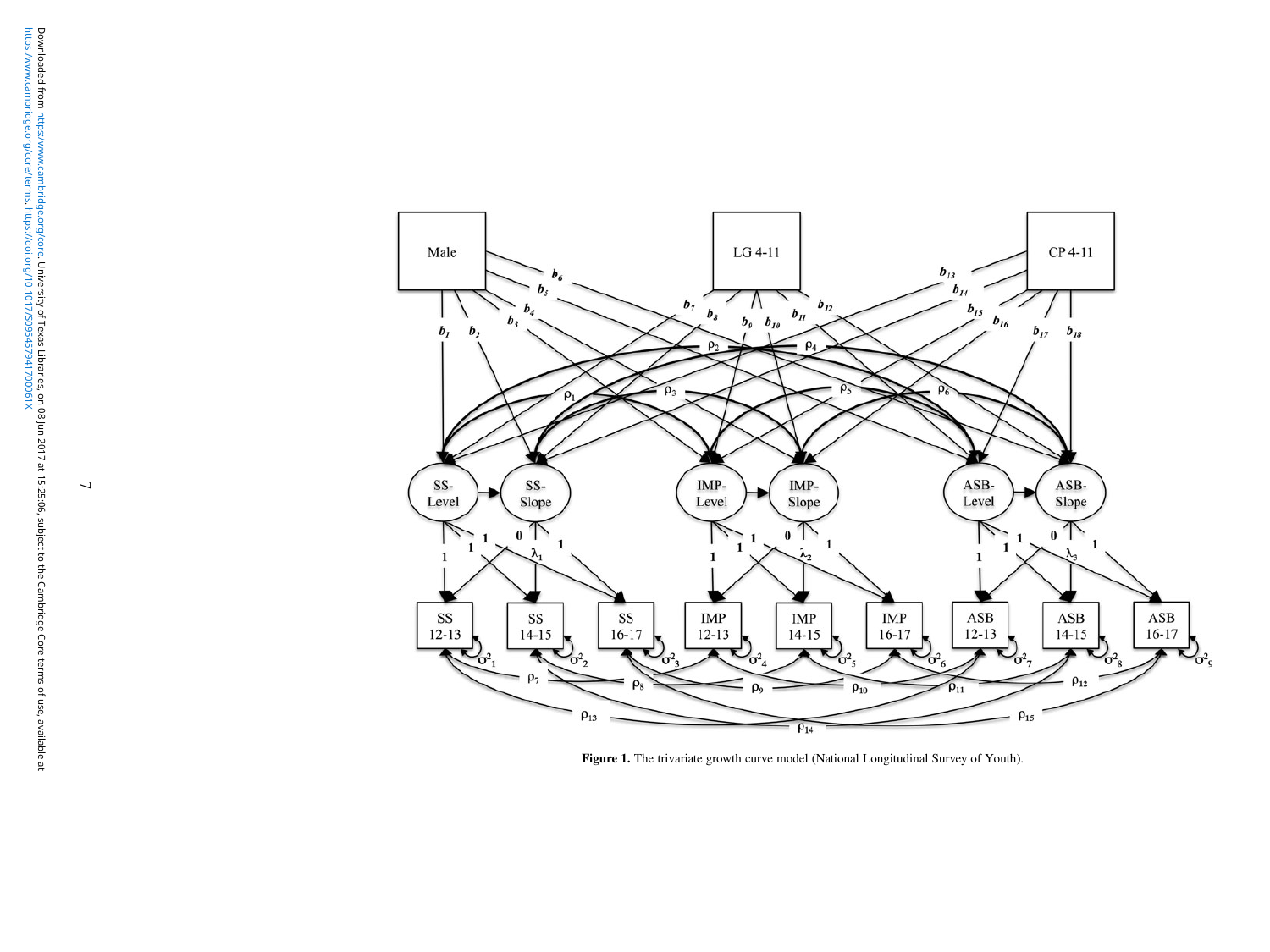<span id="page-7-0"></span>

Figure 2. The predicted levels of impulsivity, sensation seeking, and antisocial behavior implied by the growth curve model, as compared to the observed means at each age (National Longitudinal Survey of Youth).

whereas low levels of guilt in childhood predicted *lower* levels of sensation seeking. In addition, males showed more rapid increases in sensation seeking, compared to females. Neither child conduct problems nor lack of guilt predicted change in sensation seeking. Regarding impulsivity (shown in the right panel of [Figure 4](#page-8-0)), male sex and child conduct problems predicted higher levels of impulsivity, whereas child lack of guilt was unrelated to levels of impulsivity. None of the three variables predicted change in impulsivity. Note that these effects were estimated while simultaneously accounting for associations between disinhibited traits and ASB across adolescence (reported in [Figure 5](#page-9-0)), as well as associations between adolescent antisocial behavior and conduct problems in childhood, lack of guilt in childhood, and

biological sex: male sex and child conduct problems, but not lack of guilt, predicted higher levels of ASB in adolescence. However, none of the variables significantly predicted change in ASB ( $ps > .10$ ). Thus, while biological sex and conduct problems in childhood predicted initial levels of disinhibited traits, individual differences in change in these personality traits were not significantly associated with biological sex, conduct problems, or levels of guilt. Moreover, low levels of guilt in childhood predicted low levels of sensation seeking in adolescence, but did not predict levels of impulsivity or ASB. In other words, higher conduct problems predicted higher sensation seeking, impulsivity, and ASB; controlling for these effects, low levels of guilt predicted lower levels of sensation seeking.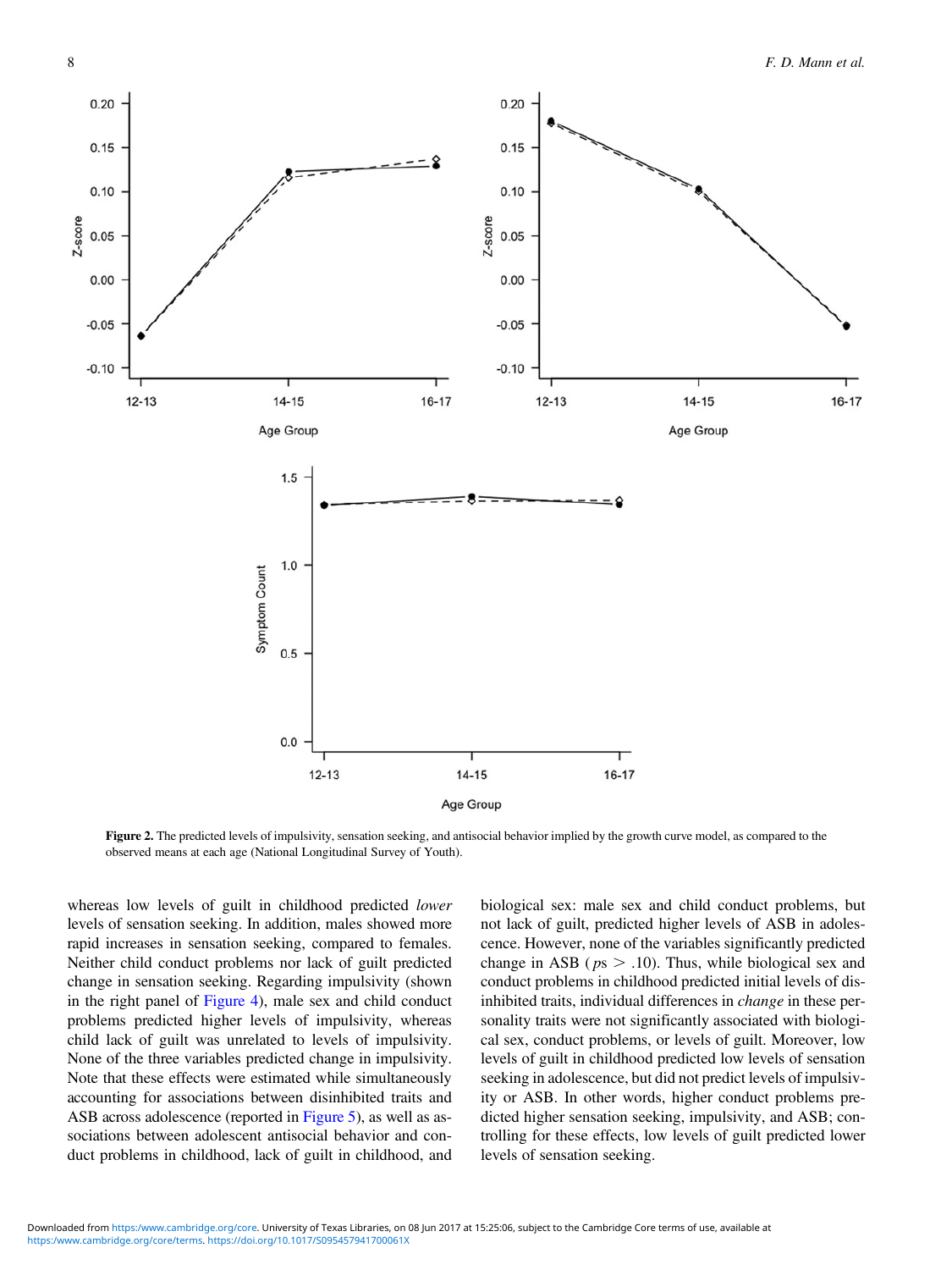<span id="page-8-0"></span>

Figure 3. The estimated correlations among the intercept and slope factors for the three constructs (National Longitudinal Survey of Youth).

Do child conduct problems and lack of guilt moderate associations between disinhibited personality development and ASB in adolescence? The interaction model (Model 2) fit the data significantly better than Model 1 (Satorra–Bentler scaled chi-square difference test  $[\Delta \chi] = 36.85$ ,  $\Delta df = 18$ ,  $p = .005$ , AIC = 84,004.79). The key parameters of interest from Model 2 are the interaction terms representing whether male sex, child conduct problems, and child lack of guilt moderate the associations among disinhibited personality and ASB in adolescence. The interaction terms are scaled such that they represent the extent to which the level–level or slope–slope associations between two constructs increase



Figure 4. (Color online) The main parameters of interest from Model 1, that is, the standardized regressions of the latent intercept and slope factors on lack of guilt, male sex, and child conduct problems (National Longitudinal Survey of Youth).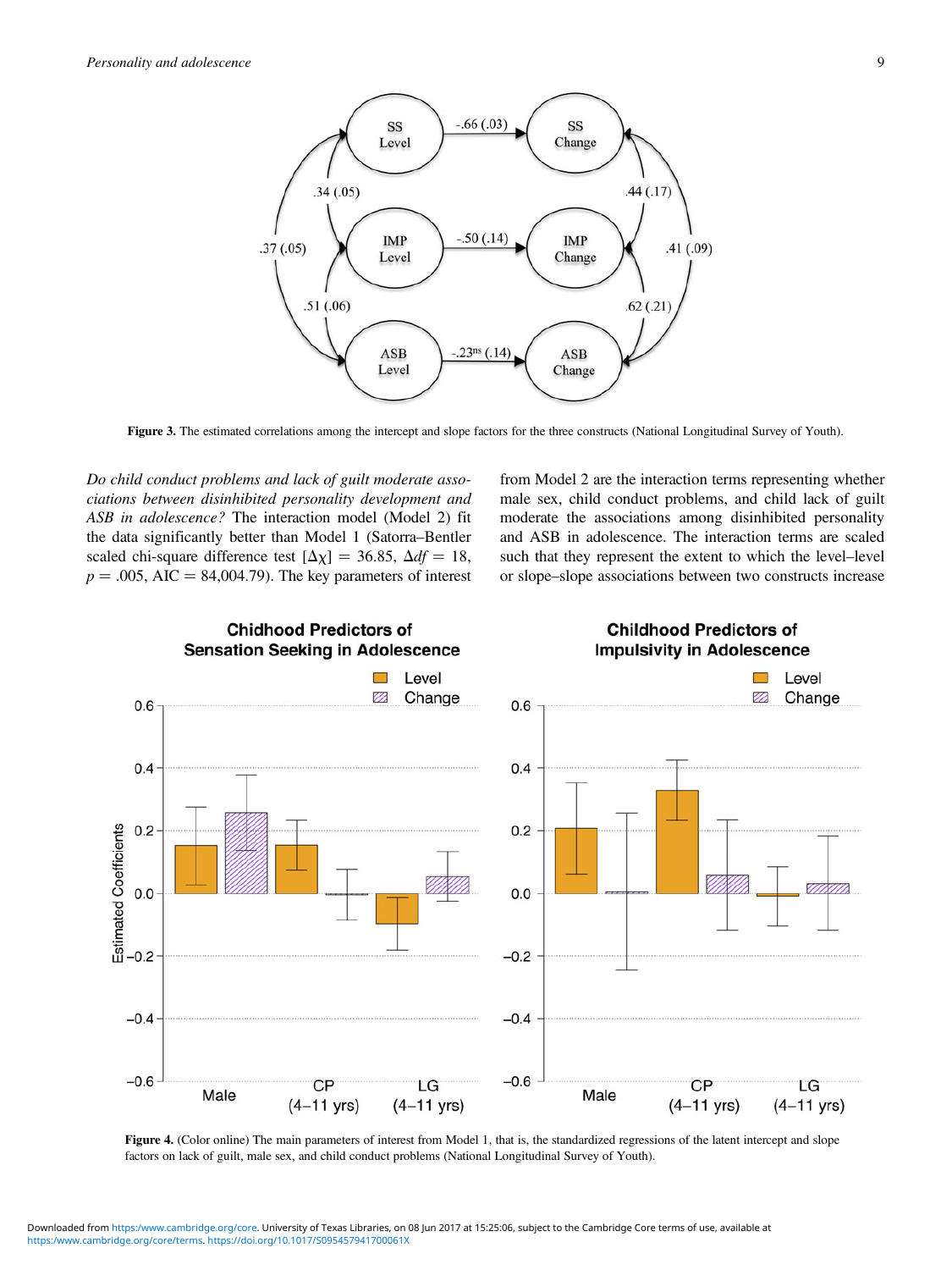<span id="page-9-0"></span>

Figure 5. The structural equation model (Texas Twin Project).

 $\overline{\textbf{c}}$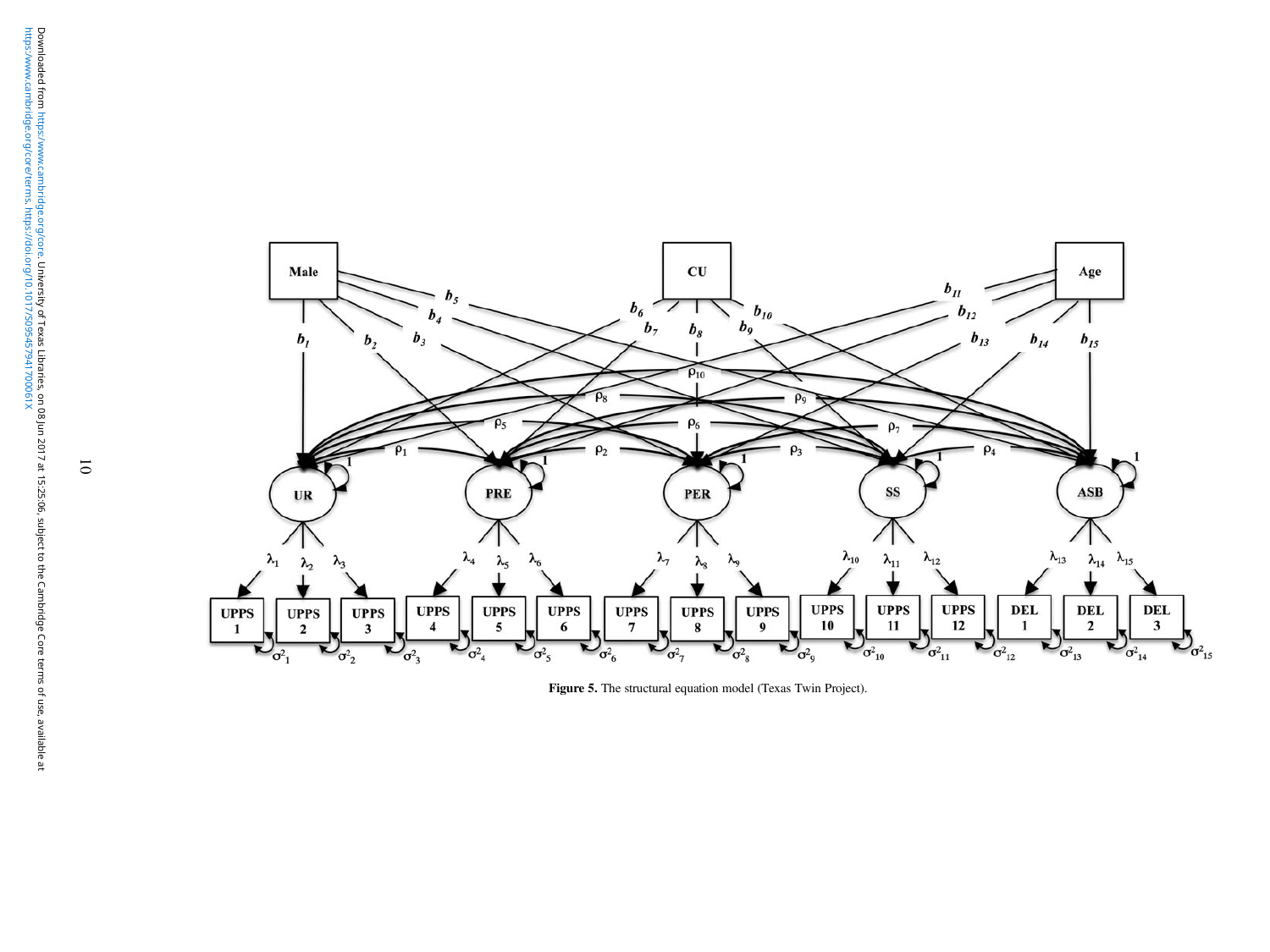or decrease with a 1 SD increase in the moderator or, alternatively, across biological sex.

Four results are notable. First, the associations between disinhibited traits were not moderated by child characteristics: biological sex, child conduct problems, and child lack of guilt all had negligible interaction effects on the level–level and slope–slope associations between impulsivity and sensation seeking. Second, biological sex ( $b = -0.09$ ,  $SE = 0.04$ ,  $p = .04$ ) and childhood conduct problems ( $b = -0.07$ ,  $SE = 0.02$ ,  $p = .007$ ) had interaction effects on the level–level association between impulsivity and ASB, with male sex and greater childhood conduct problems predicting a weaker association between levels of impulsivity and levels of ASB. Third, childhood conduct problems moderated the level–level association between sensation seeking and ASB ( $b = -0.09$ ,  $SE = 0.03$ ,  $p = .008$ ), with higher conduct problems again predicting a weaker association. None of these moderation effects, however, met a Bonferonni-corrected threshold for statistical significance ( $p < .002$ ). Fourth, the associations between changes in impulsivity, sensation seeking, and ASB were not moderated ( $ps > .05$ ) by biological sex, child conduct problems, or lack of guilt.

## Study 2

## Method

Participants. Participants were drawn from the Texas Twin Project (Harden, Tucker-Drob, & Tackett, [2013](#page-14-0)). Families were identified using public school rosters and recruited by phone call or mailing to participate in an ongoing study of risk-taking behavior. Parents provided verbal and written consent, and adolescents provided verbal and written assent, before families visited university campus to complete a battery of laboratory assessments, including a number of computerized questionnaires.

The sample consists of 978 adolescents from 481 families ages 13–20 years (*M* age = 15.76 years). All adolescents were either currently enrolled in high school at the time of participation or had recently graduated from high school, but had not yet begun college and were still living at home with primary caregivers.<sup>2</sup> Approximately one-third of the participating families had received some form of needs-based public assistance since their children were born. Approximately 6% of participants' mothers had not received a high school diploma, 6% only graduated high school, 23% had some college or vocational training, 35% had completed college, and 30% had education beyond college. The racial composition of the sample was approximately 60% non-Hispanic White, 18% Hispanic/Latino, 11% African American, 1% Native American, 4% Asian, and 6% mixed-race/other.

# Measures.

Disinhibited personality. Individual differences in disinhibited personality were measured by adolescent self-report on the urgency, (lack of) premeditation, (lack of) perseverance, and sensation seeking subscales of the UPPS Impulsive Behavior Scale (Whiteside, Lynam, Miller, & Reynolds, [2005](#page-15-0)). Ten items measured individual differences in urgency ( $\alpha$  = 0.87), including "I have trouble controlling my impulses" and "It is hard for me to resist acting on my feelings." Premeditation ( $\alpha$  = 0.84) and perseverance ( $\alpha$  = 0.84) were measured using 12 items each, including "My thinking is usually careful and purposeful" and "I concentrate easily," respectively. Individual differences in sensation seeking ( $\alpha = 0.86$ ) were indexed using 11 items, including "I quite enjoy taking risks" and "I welcome new and exciting experiences and sensations, even if they are frightening and unconventional." All items were rated on a 4-point scale ranging from agree strongly to disagree strongly.

Adolescent ASB. Antisocial behavior was measured by adolescent self-report on 36 items that assessed involvement in a variety of delinquent behaviors ( $\alpha = 0.88$ ) ranging from relatively minor violations (e.g., "been suspended or expelled from school") to criminal offenses (e.g., "stolen or tried to steal something worth more than \$50"). All items were rated on a 3-point scale ( $0 = never$ ,  $1 = once$ ,  $2 = more than once$ ).

Adolescent callous–unemotional traits. Individual differences in callous–unemotional traits ( $\alpha = 0.78$ ) were measured using 24 items from the Inventory of Callous–Unemotional Traits (Essau et al., [2006](#page-14-0); Kimonis et al., [2008](#page-14-0)). All items were rated on a 4-point scale ranging from  $1 = disagree$  to  $4 = agree.$  Consistent with current methodological recommendations (Ray, Frick, Thornton, Steinberg, & Cauffman, [2015\)](#page-15-0), the Inventory of Callous–Unemotional Traits was not decomposed into component subscales. Instead, a composite scale was created by calculating a mean score of all 24 items.

Analytic methods. Of the 978 adolescents included in the current analyses, 97% to 99% of participants had no missing data across observed indicators of personality and ASB. Analyses were conducted using Mplus version 7.1 (Muthén & Muthén, [1998–](#page-15-0)2012). Given the objectives of Study 2, adolescent twins were analyzed as individuals (as opposed to sibling pairs) with standard errors corrected for the nonindependence of observations using a sandwich estimator (Asparouhov & Muthén, 2006). Data were analyzed using confirmatory factor analysis (CFA) models (Jöreskog, [1969;](#page-14-0) Wirth & Edwards, [2007\)](#page-15-0) and moderated structural equation (SEM) models (Kline, [2005](#page-14-0)). Similar to Study 1, model fit was evaluated using model  $\chi^2$ , RMSEA, and AIC.

A CFA model of disinhibited personality was fit to the data. This model was fit to test the performance of the UPPS impulsive behavior scale in the current sample, and confirm that a correlated four-factor model sufficiently recovered

<sup>2.</sup> Less than 2% of participants were 19 years or older at the time of data collection; results remain largely unchanged after excluding these participants from analyses.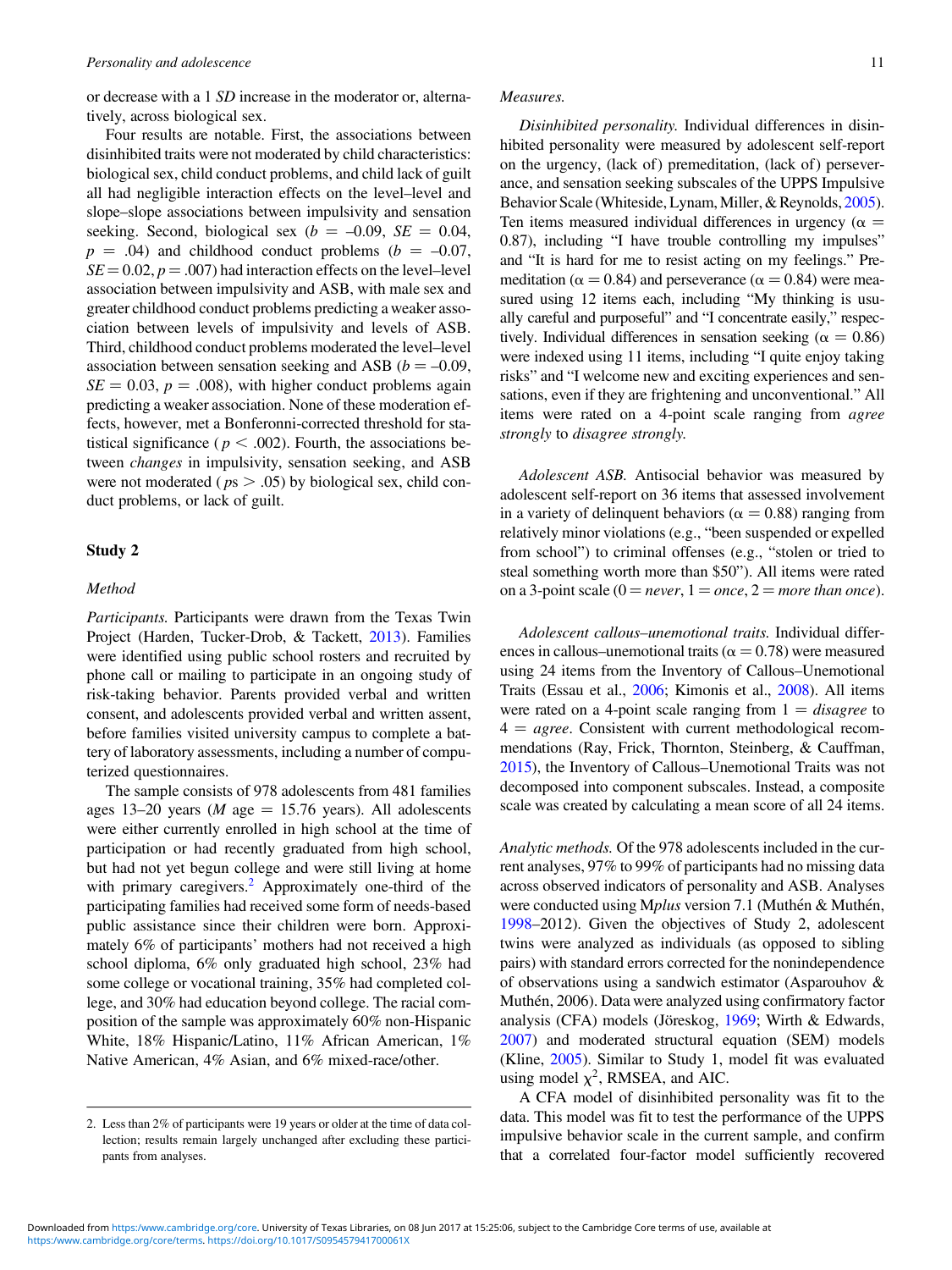observed patterns of variance and covariance among indicators of disinhibited personality. Specifically, each item was specified as a categorical indicator of one of four continuous latent constructs: urgency, (lack of) premeditation, (lack of) perseverance, and sensation seeking. Latent constructs were scaled using unit variance identification. Item-level residual variances, factor loadings, and correlations among latent constructs were freely estimated. Because age trends and sex differences in disinhibited personality and ASB are well documented (Cross, Copping, & Campbell, [2011](#page-14-0); Cross, Cyrenne, & Brown, [2013](#page-14-0); Harden & Tucker-Drob, [2011;](#page-14-0) Shulman et al., [2015\)](#page-15-0), age and biological sex were specified as exogenous covariates in all models.

We then expanded the CFA model to include an additional 36 items that were specified as indicators of an ASB construct. In addition, a standardized measure of callous–unemotional traits was included as an observed covariate of disinhibited personality and ASB (see [Figure 5\)](#page-9-0). This model was used to (a) estimate the cross-sectional effects of age, biological sex, and callous–unemotional traits on disinhibited personality and ASB, and (b) test whether (level–level) associations between disinhibited personality and ASB are moderated by individual differences in callous–unemotional traits. Moderation was tested by specifying latent correlations between disinhibited personality and ASB to simultaneously interact with age, biological sex, and callous–unemotional traits. Again, all moderation effects were estimated simultaneously, such that each effect controls for potential moderation by the other covariates. Similar to Study 1, given the number of moderations effects tested in this model ( $m = 30$ ), to decrease the chance of Type I errors, we adopt a Bonferroni-corrected threshold for statistical significance ( $\alpha/m = \alpha_{\text{corrected}} = 0.001$ ).

## Results of Study 2

The CFA model of disinhibited personality (i.e., Model 1) fit the data well ( $\chi^2$  = 3,529.67,  $df$  = 1,021, p < .001; RMSEA  $= 0.05$ , CFI  $= 0.89$ ). All items showed moderate to high  $(range = 0.322 - 0.828)$  and statistically significant loadings  $(p < .001)$  onto their respective constructs. In addition, estimated covariances between latent constructs were consistent with those documented in previous studies (Whiteside & Lynam, [2001](#page-15-0); Whiteside et al., [2005\)](#page-15-0).

What are the cross-sectional associations between callous– unemotional traits, disinhibited personality, and ASB in adolescence? The main effects SEM depicted in [Figure 5](#page-9-0) fit the data well ( $\chi^2$  = 5,783.79,  $df$  = 3,377,  $p$  < .001; RMSEA =  $0.03, CFI = 0.87, AIC = 112,958.25$ . The results are reported in Table 3. The effects of age and biological sex on latent constructs were largely consistent with the age trends and sex differences documented in Study 1. Lack of premeditation decreased, on average, across adolescence, though this trend was not significant, whereas levels of sensation seeking and delinquent behavior significantly increased across adolescence. Male sex was associated with higher levels of sensation

|                            | $\ddot{\phantom{a}}$                                                                                  |
|----------------------------|-------------------------------------------------------------------------------------------------------|
| I                          |                                                                                                       |
| $\sim$ 0 $/$ $T_{\rm max}$ |                                                                                                       |
|                            |                                                                                                       |
|                            | ı                                                                                                     |
|                            |                                                                                                       |
| $\frac{1}{2}$              | ֧֦֧֦֧֦֧ׅ֧֧֧֧֧֧ׅ֧֧ׅ֧֧֧֧֧֧֧֦֧֧֧֧֛֛֛֛֛֛֛֚֚֚֚֚֚֚֚֚֚֚֚֚֚֚֝֝֓֜֓֝֓֝֓֝֓֝֓֝֓֜֓֝֬֜֓֝֬֝֬֝֬֝֬֝֬֝֬֝֬֝<br>֧֛֪֪֛֝֜֝֝ |
|                            |                                                                                                       |
|                            | $\sim$<br>てきこう こうこうしゃ                                                                                 |
|                            |                                                                                                       |
|                            | - 11.11.11                                                                                            |
|                            |                                                                                                       |
|                            |                                                                                                       |
|                            |                                                                                                       |
|                            |                                                                                                       |
|                            |                                                                                                       |
|                            | $\frac{1}{2}$ of $\frac{1}{2}$ or $\frac{1}{2}$                                                       |
|                            |                                                                                                       |
|                            |                                                                                                       |
|                            |                                                                                                       |
|                            |                                                                                                       |
|                            |                                                                                                       |
| ;                          |                                                                                                       |
|                            |                                                                                                       |
|                            | , and So nam on amm<br>$\mu u \sim \mu v$ and $\mu$                                                   |
|                            |                                                                                                       |
|                            |                                                                                                       |
|                            | こうご                                                                                                   |
|                            |                                                                                                       |
|                            | $\overline{)}$                                                                                        |
|                            |                                                                                                       |
|                            | J                                                                                                     |
|                            |                                                                                                       |
| š                          | $\ddot{\phantom{a}}$                                                                                  |
|                            | ξ                                                                                                     |
|                            |                                                                                                       |
|                            |                                                                                                       |
|                            |                                                                                                       |
|                            |                                                                                                       |
|                            |                                                                                                       |
|                            |                                                                                                       |
|                            |                                                                                                       |
|                            |                                                                                                       |
|                            |                                                                                                       |
| ļ<br>j                     |                                                                                                       |
|                            |                                                                                                       |
|                            |                                                                                                       |
|                            | traits and ASB and cross-sectional                                                                    |
|                            |                                                                                                       |
|                            |                                                                                                       |
|                            |                                                                                                       |
|                            |                                                                                                       |
|                            |                                                                                                       |
|                            |                                                                                                       |
|                            |                                                                                                       |
|                            |                                                                                                       |
|                            |                                                                                                       |
|                            |                                                                                                       |
|                            |                                                                                                       |
|                            |                                                                                                       |
|                            |                                                                                                       |
|                            |                                                                                                       |
|                            |                                                                                                       |
|                            |                                                                                                       |
|                            |                                                                                                       |
|                            |                                                                                                       |
|                            |                                                                                                       |
|                            |                                                                                                       |
|                            |                                                                                                       |
|                            |                                                                                                       |
|                            |                                                                                                       |
|                            |                                                                                                       |
|                            |                                                                                                       |

 $\mathbf{z}$ 

| Project)         |                         |                                                                                                                                                                                                                                                                                                                                                                                                                                                                                                                                                                                            |                               |                            |                                                  |                    |                            |                                                                               |                      |                      |                                                 |               |                             |                                                  |                                  |
|------------------|-------------------------|--------------------------------------------------------------------------------------------------------------------------------------------------------------------------------------------------------------------------------------------------------------------------------------------------------------------------------------------------------------------------------------------------------------------------------------------------------------------------------------------------------------------------------------------------------------------------------------------|-------------------------------|----------------------------|--------------------------------------------------|--------------------|----------------------------|-------------------------------------------------------------------------------|----------------------|----------------------|-------------------------------------------------|---------------|-----------------------------|--------------------------------------------------|----------------------------------|
|                  |                         | <b>URG</b>                                                                                                                                                                                                                                                                                                                                                                                                                                                                                                                                                                                 |                               |                            | PRE                                              |                    |                            | PER                                                                           |                      |                      | SS                                              |               |                             | ASB                                              |                                  |
| Study 2          | o                       | $95\%$ CI                                                                                                                                                                                                                                                                                                                                                                                                                                                                                                                                                                                  |                               |                            | $95%$ CI                                         |                    | o                          | $95%$ CI                                                                      |                      | Q                    | $95%$ CI                                        |               | $\circ$                     | $95%$ CI                                         | p                                |
| PRE<br>PER<br>SS | 0.23<br>0.24<br>0.14    | [0.17, 0.30]<br>[0.17, 0.31]<br>[0.07, 0.20]                                                                                                                                                                                                                                                                                                                                                                                                                                                                                                                                               | $\leq 001$<br>$\leqslant 001$ | 0.43<br>0.30               | [0.37, 0.50]<br>[0.23, 0.37]                     | 5001<br>$\leq 001$ |                            | $\begin{bmatrix} -0.14 & [-0.21, -0.07] \\ 0.10 & [0.02, 0.19] \end{bmatrix}$ | $\leq$ .001          |                      |                                                 |               |                             |                                                  |                                  |
| ASB              | 0.40                    | 0.33, 0.47                                                                                                                                                                                                                                                                                                                                                                                                                                                                                                                                                                                 | $\overline{00}$               | 0.31                       | 0.37                                             | 500                |                            |                                                                               | $\mathcal{S}$        | 0.43                 | $[0.36, 0.49]$ <.001                            |               |                             |                                                  |                                  |
|                  |                         | $95%$ CI                                                                                                                                                                                                                                                                                                                                                                                                                                                                                                                                                                                   |                               |                            | $95%$ CI                                         |                    |                            | 95% CI                                                                        |                      |                      | $95\%$ CI                                       |               | 2                           | 95% CI                                           |                                  |
| Male<br>Age      | 0.05<br>$-0.18$<br>0.29 | $-0.33, -0.04$<br>$[-0.01, 0.11]$<br>[0.22, 0.36]                                                                                                                                                                                                                                                                                                                                                                                                                                                                                                                                          | $\sum_{i=1}^{n}$<br>S         | $-0.05$<br>0.35<br>$-0.07$ | $[-0.11, 0.01]$<br>$[-0.22, 0.08]$<br>0.27, 0.43 | 500.               | 0.53<br>$-0.13$<br>$-0.01$ | $[-0.29, 0.03]$<br>$[-0.07, 0.04]$<br>[0.45, 0.60]                            | $\frac{1}{2}$<br>89. | 0.09<br>0.36<br>0.06 | $[-0.02, 0.13]$<br>[0.03, 0.15]<br>[0.20, 0.52] | 129<br>< .001 | $.002$ 0.28<br>0.30<br>0.37 | [0.21, 0.35]<br>$[0.12, 0.47]$<br>$[0.28, 0.45]$ | $\frac{00}{2}$<br>$\overline{5}$ |
|                  |                         | Note: Parameter estimates reported from model depicted in Figure 5. Model estimator was the mean and variance adjusted weighted least squares. ASB, antisocial behavior; CU, callous-unemotional; URG, urgency;<br>PRE, premeditation; PER, perseverance; SS, sensation seeking; b, regression coefficient; p, correlation; p, two-tailed probability that estimate $\neq 0$ . Latent correlations between disinhibited personality and ASB (top)<br>control for the effects of age, biological sex, and CU traits (bottom). Measure of CU traits was standardized prior to model fitting. |                               |                            |                                                  |                    |                            |                                                                               |                      |                      |                                                 |               |                             |                                                  |                                  |

<https:/www.cambridge.org/core/terms>. <https://doi.org/10.1017/S095457941700061X> Downloaded from <https:/www.cambridge.org/core>. University of Texas Libraries, on 08 Jun 2017 at 15:25:06, subject to the Cambridge Core terms of use, available at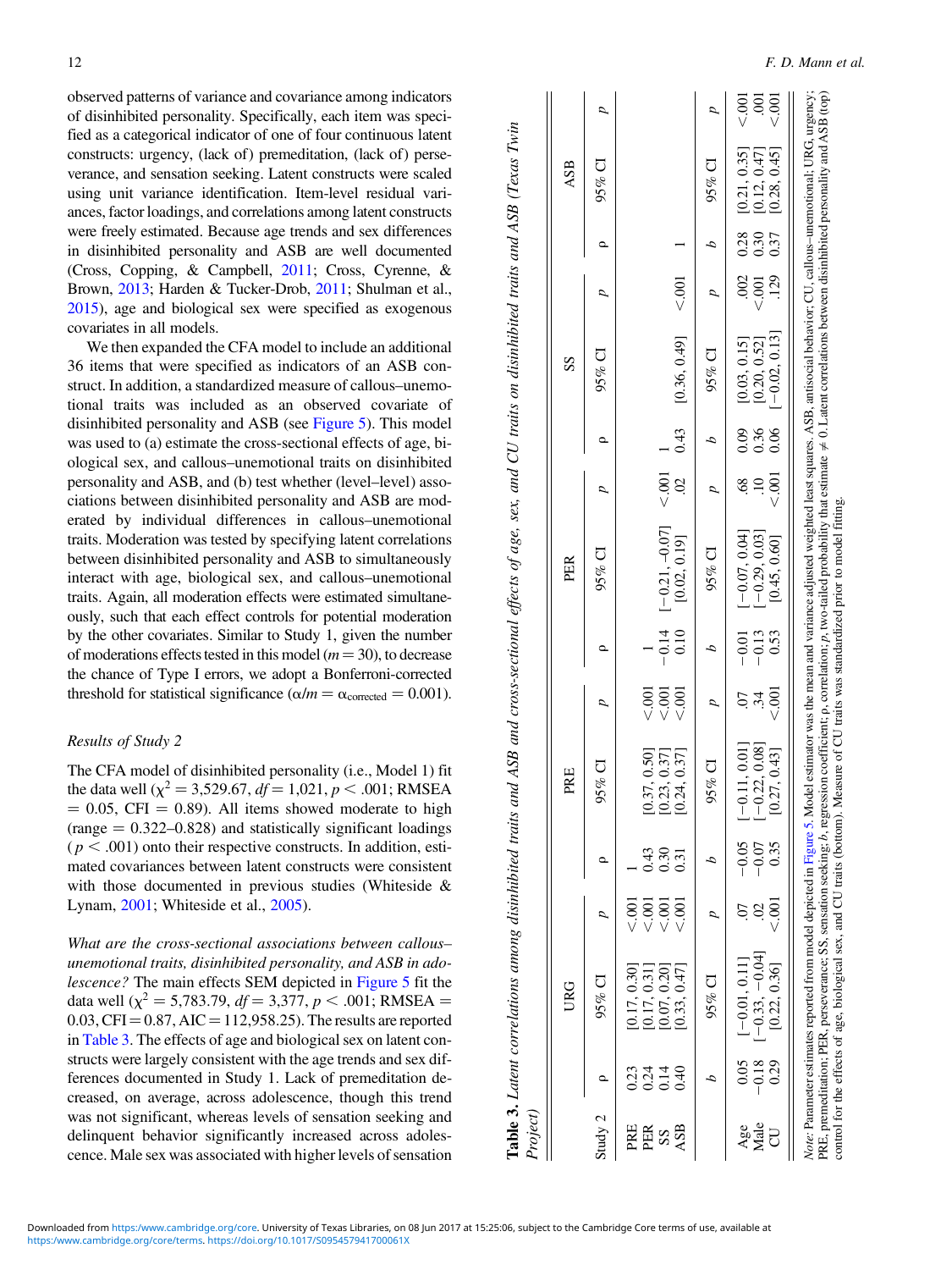seeking and ASB. A lower level of urgency, in contrast, was associated with male sex.

Callous–unemotional traits were significantly associated with impulsive traits, such that individuals high on callous– unemotional traits tended to be high on urgency, lack of premeditation, and lack of perseverance. This is in contrast to the estimated association between callous–unemotional traits and the sensation-seeking construct, which was not significant and approached zero. Again, similar to the results of Study 1, ASB was positively and significantly associated with disinhibited personality: higher levels of antisocial behavior were associated with higher levels of urgency, lower levels of premeditation,lowerlevels of perseverance, and higher levels of sensation seeking. In contrast to the negligible relation with childhood lack of guilt in Study 1, ASB was positively and significantly associated with callous–unemotional traits in adolescence.

Do callous–unemotional traits moderate associations between disinhibited personality and ASB in adolescence? Model  $\chi^2$  and AIC led to an equivocal decision regarding whether the interaction SEM fit the data better than the main effects model. A Satorra–Bentler scaled chi-square difference test ( $\Delta \chi = 48.05$ ,  $\Delta df = 30$ ,  $p = .019$ ) indicated that the moderation model fit the data better than the main effects model. However, AIC indicated that the main effects model  $(AIC = 112,958.25)$  was preferred to the interaction model  $(AIC = 112,962.154)$ . To adjudicate between these discrepant model fit statistics, we examined additional fit statistics, specifically Bayesian information criteria (BIC) and samplesize adjusted BIC (SSBIC). These additional fit statistics indicated that the main effects model (BIC =  $114,473.68$ ,  $SSBIC = 113,479.62$  was preferred to the interaction model  $(BIC = 114,622.83, SSBIC = 113,533.49)$ . Regardless, results of the moderation model provided little to no evidence that correlations among urgency, premeditation, perseverance, sensation seeking, and ASB vary as a function of age, biological sex, or individual differences in callous–unemotional traits. Specifically, biological sex did not significantly moderate correlations among disinhibited personality and ASB ( $ps > .05$ ). There was weak evidence that individual differences in callous–unemotional traits moderate associations between urgency and ASB ( $b = -0.07$ ,  $SE = 0.03$ ,  $p = .04$ , as well as between premeditation and sensation seeking ( $b = -0.09$ ,  $SE = 0.03$ ,  $p = .01$ ). Results also provide weak evidence that age moderates the association between premeditation and sensation seeking  $(b=0.05, SE=0.02, p=.04)$ , as well as between premeditation and ASB ( $b = 0.06$ ,  $SE = 0.03$ ,  $p =$ .04). However, these moderation effects did not reach a Bonferroni-corrected threshold for statistical significance ( $p < .001$ ).

## **Discussion**

In Study 1, using a large, nationally representative sample of youth followed from early childhood through middle adolescence, we examined whether childhood conduct problems and low levels of guilt predicted patterns of age-related

change in disinhibited personality (i.e., impulsivity and sensation seeking) during adolescence, and whether these childhood characteristics moderated the associations between change in disinhibited personality and the development of ASB. We found evidence that childhood conduct problems and lack of guilt do differentially predict initial levels of disinhibited personality traits in adolescence. Conduct problems predicted higher levels of sensation seeking and impulsivity, whereas controlling for biological sex and conduct problems, low levels of guilt predicted lower levels of sensation seeking.

Childhood conduct problems and lack of guilt did not, however, significantly predict *change* in disinhibited personality or ASB during adolescence. That is, individuals with a history of childhood conduct problems and low levels of guilt did not show more rapid increases in sensation seeking or less rapid decreases in impulsivity. Rather, children higher in conduct problems exhibited higher levels of sensation seeking, poorer impulse control, and higher levels of ASB over the entire course of adolescence. Thus, while there are certainly individual differences in the rapidity of change in disinhibited personality, childhood conduct problems and low levels of guilt do not appear to be the province of these individual differences. Put differently, despite being higher on disinhibited traits across adolescence, the general patterns of personality maturation observed in previous studies (e.g., Harden & Tucker-Drob, [2011](#page-14-0); Steinberg et al., [2008](#page-15-0)) hold for adolescents with histories of childhood conduct problems, as well as low levels of guilt. This result is consistent with previous research in neuroscience, using both humans and animal models, which has suggested that age-related changes in impulsivity and sensation seeking may be driven by relatively primitive biological processes (Casey, Jones, & Somerville, [2011;](#page-14-0) Laviola, Macri, Morley-Fletcher, & Adriani, [2003\)](#page-14-0) and can thus be expected to be broadly applicable across adolescents.

Similarly, neither child conduct problems nor lack of guilt moderated the associations among change in impulsivity, change in sensation seeking, and change in ASB. Again, this suggests that the dual-systems model, which implicates neurological maturation and its effects on adolescent personality as drivers of the emergence of risk-taking behavior (e.g., Somerville, Jones, & Casey [2010;](#page-15-0) Steinberg, [2008](#page-15-0)), may be broadly applicable to understanding increases in ASB in adolescence, rather than more narrowly descriptive of just adolescent-limited trajectories. Although there were no significant moderators of the associations between change in personality and change in ASB, child conduct problems did moderate the associations between levels of impulsivity and sensation seeking, on the one hand, and level of adolescent ASB, on the other. That is, initial levels of ASB in early adolescence are less closely tied to initial levels of disinhibited personality among youth with histories of childhood-onset conduct problems. Put differently, initials levels of impulsivity and sensation seeking in adolescence are more closely tied to levels of ASB among youth with adolescent-onset trajectories of ASB.

A key advantage of research with the NLSY data sets is the size and duration of the project. The current study uses data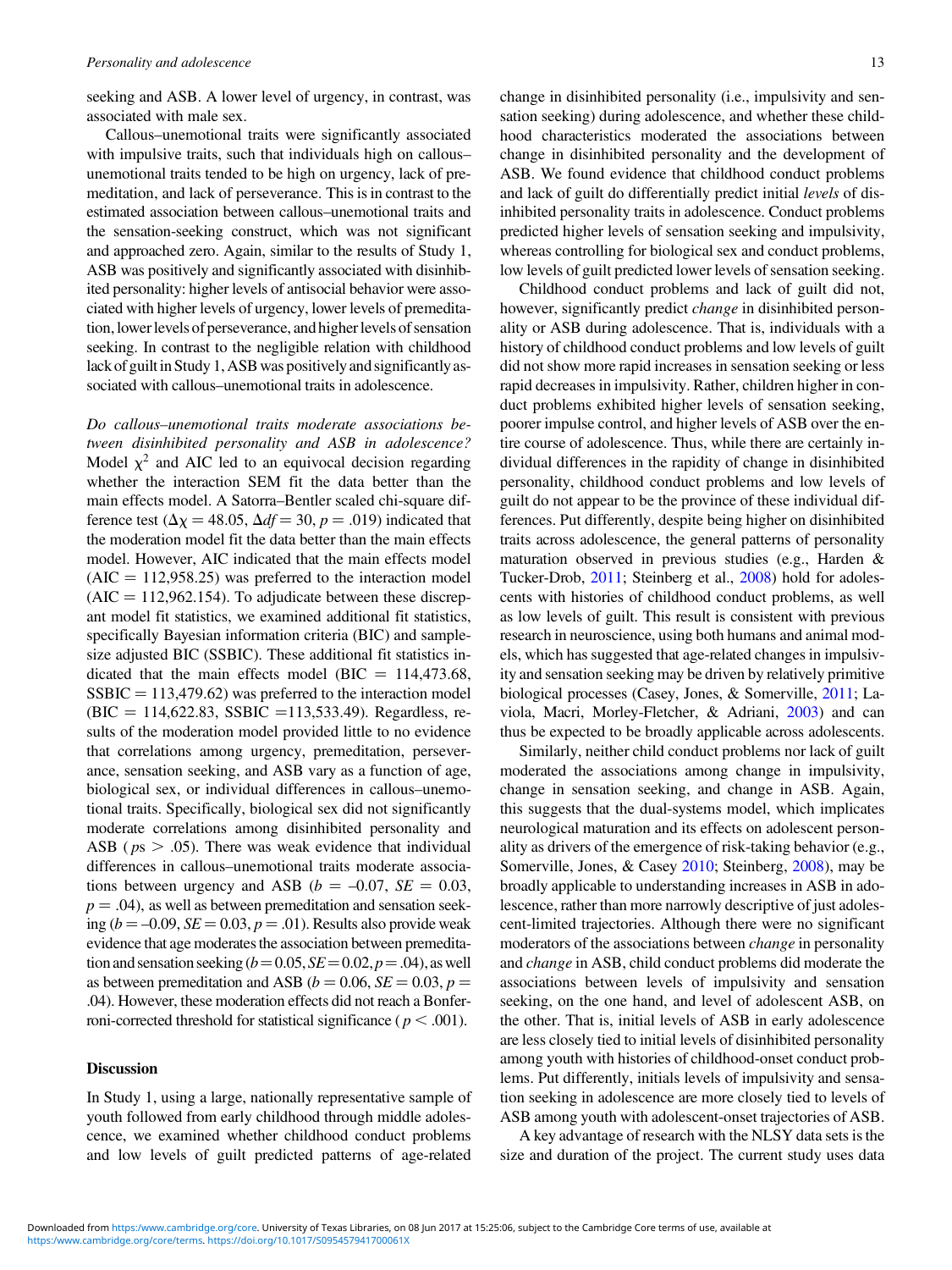<span id="page-13-0"></span>on over 7,000 youth, representing a broad swath of American life, who were assessed biennially from age 4–5 to age 16–17. However, an unfortunate trade-off of large, population representative, panel studies is a corresponding decrement in measurement quality. $3$  Therefore, we sought to replicate results using a data set with complementary strengths. Using a sample of adolescents ( $N = 978$ ), Study 2 tested similar hypotheses using well-validated and more comprehensive measures of personality. A limitation of Study 2, however, was the use of cross-sectional data. Nevertheless, the level–level associations among impulsivity, sensation seeking, and ASB documented in Study 1 were largely consistent with the results of Study 2. Across both samples, levels of disinhibited personality traits were positively correlated with levels of ASB, and there was little evidence that low levels of guilt or callous–unemotional traits moderated these associations.

The studies also yielded inconsistent results regarding the relationship between callous–unemotional traits (or low levels of guilt) and sensation seeking, and neither result was consistent with our hypothesis that youth higher in callous–unemotional traits would show higher levels of sensation seeking. In Study 1, lack of guilt in childhood predicted lower sensation seeking, and in Study 2 the association between callous–unemotional and sensation seeking was negligible and not statistically significant. In contrast, previous research has documented positive associations between callous–unemotional and thrill-seeking personality traits (Essau et al., [2006;](#page-14-0) Frick et al., [1999](#page-14-0); Pardini et al., [2006](#page-15-0); reviewed by Frick & White, [2008\)](#page-14-0). It is unclear whether this discrepancy is due to differing operationalization of the callous–unemotional construct, to differing sample characteristics, or to other factors. Though, given that callous–unemotional traits have been measured using a variety of instruments with varying measurement properties (Frick & Ray, [2014\)](#page-14-0), it seems likely that these differing operationalizations contribute to discrepant results.

One limitation of Study 1 was the use of a single item to measure lack of guilt in childhood. Moreover, lack of guilt is related to, but not synonymous with, the callous–unemotional construct. Specifically, lack of guilt may be considered a component of callous–unemotional traits, which is more closely related to callous behavior than deficits in concern or dampened affect. The item used in Study 1 to measure lack of guilt is similar to an item on the callous subscale of the Inventory of Callous–Unemotional Traits: "I feel bad or guilty when I do something wrong." Moreover, research has repeatedly indicated that measures of guilt are associated with callous–unemotional traits (Frick et al., [2014](#page-14-0); Lotze, Ravindran, & Myers, [2010;](#page-14-0) Pardini & Byrd, [2012\)](#page-15-0), and lack of guilt and remorse are often the best indicators of the callous– unemotional construct (Frick, [2009](#page-14-0)).

To help temper the complexity of analyses, in Study 1 we chose to model average levels of guilt and conduct problems in childhood as time-invariant predictors of the development of disinhibited traits and ASB in adolescence, as well as timeinvariant moderators of their associations. This may be viewed as a limitation to the current study, given that previous longitudinal work has found evidence for individual differences in early developmental changes in both conduct problems and callous–unemotional traits. For example, Fontaine et al. ([2011\)](#page-14-0) found evidence for four distinct trajectories of callous–unemotional traits across childhood (ages 7 to 12 years old); only a small portion of children showed stable high (4.7%), increasing (7.3%), or decreasing (13.4%) trajectories, and the majority of children (74.6%) showed stable low trajectories. To provide analog to the current study, youth with low average levels of guilt across childhood correspond to youth with high stable trajectories of callous–unemotional traits, high average levels of guilt capture youth with stable low stable trajectories, and youth with moderate levels of guilt correspond to youth with either increasing or decreasing trajectories. Future research may benefit from examining whether such developmental trends in childhood, particularly increasing and decreasing trajectories of callous–unemotional traits, evince differential associations with the development of disinhibited traits and ASB in adolescence.

Over the past several decades, researchers have carefully established that adolescent ASB is a heterogeneous construct that can be meaningfully differentiated according to age of onset (child vs. adolescent onset), continuation across time (adolescent-limited vs. life-course persistent), and the presence of comorbid callous–unemotional traits. Research in personality psychology and behavioral neuroscience have proffered new explanations regarding why adolescence is a unique window of vulnerability for antisocial and risk-taking behaviors. Drawing from both of these literatures, the current paper presents evidence that changes in disinhibited personality during adolescence predict change in ASB, even for youth with childhood characteristics that are markers for life-course persistent trajectories of ASB, including childhood conduct problems and low levels of guilt. Furthermore, in a second sample, levels of disinhibited traits and ASB in adolescence were associated with callous–unemotional traits. There was little to no evidence that the associations among disinhibited traits and ASB varied across levels of callous–unemotional traits.

American Psychiatric Association. (2013). Diagnostic and statistical manual of mental disorders (DSM-5). Washington, DC: Author.

<sup>3.</sup> Note though that mean age trends in adolescent personality from the CNLSY surveys parallel the mean age trends produced using more extensive self-report and behavioral measures (cf. Steinberg et al., [2008\)](#page-15-0).

Bechtold, J., Cavanagh, C., Shulman, E. P., & Cauffman, E. (2014). Does mother know best? Adolescent and mother reports of impulsivity and subsequent delinquency. Journal of Youth and Adolescence, 43, 1903-1913.

Benning, S. D., Patrick, C. J.Hicks, B. M., Blonigen, D. M., & Krueger, R. F. (2003). Factor structure of the Psychopathic Personality Inventory: Validity and implications for clinical assessment. Psychological Assessment, 15, 340–350.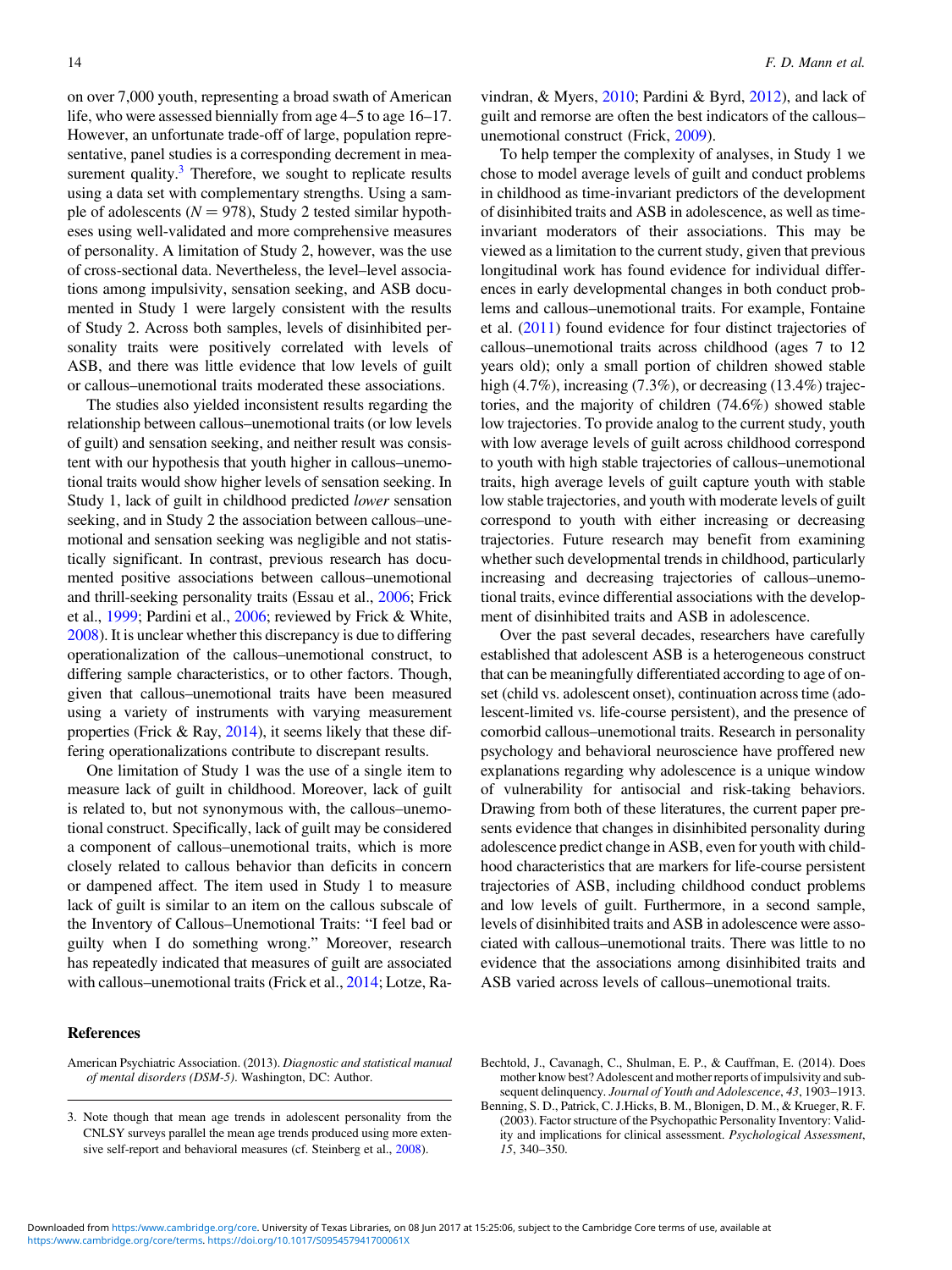- <span id="page-14-0"></span>Byck, G. R., Swann, G., Schalet, B., Bolland, J., & Mustanski, B. (2015). Sensation seeking predicting growth in adolescent problem behaviors. Child Psychiatry & Human Development, 46, 466–473.
- Casey, B. J. (2015). Beyond simple models of self-control to circuit-based accounts of adolescent behavior. Annual Review of Psychology, 66, 295–319.
- Casey, B. J., Jones, R. M., & Somerville, L. H. (2011). Braking and accelerating of the adolescent brain. Journal of Research on Adolescence, 21, 21–33.
- Cauffman, E., Shulman, E. P., Steinberg, L., Claus, E., Banich, M. T., Graham, S., & Woolard, J. (2010). Age differences in affective decision making as indexed by performance on the Iowa Gambling Task. Developmental Psychology, 46, 193–207.
- Center for Human Resource Research, Ohio State University. (2009). NLSY79 Child & Young Adult data users guide. Columbus, OH: Author.
- Chase-Lansdale, P. L., Mott, F. L., Brooks-Gunn, J., & Phillips, D. A. (1991). Children of the National Longitudinal Survey of Youth: A unique research opportunity. Developmental Psychology, 27, 918–931.
- Cooper, M. L., Wood, P. K., Orcutt, H. K., & Albino, A. (2003). Personality and the predisposition to engage in risky or problem behaviors during adolescence. Journal of Personality and Social Psychology, 84, 390–410.
- Cross, C. P., Copping, L. T., & Campbell, A. (2011). Sex differences in impulsivity: A meta-analysis. Pyschological Bulletin, 137, 97–130.
- Cross, C. P., Cyrenne, D. L. M., & Brown, G. R. (2013). Sex differences in sensation-seeking: A meta-analysis. Scientific Reports, 3, 1–5.
- Dick, D. M., Smith, G., Olausson, P., Mitchell, S. H., Leeman, R. F., O'Malley, S. S., & Sher, K. (2010). Review: Understanding the construct of impulsivity and its relationship to alcohol use disorders. Addiction Biology, 15, 217–226.
- Elkins, I. J., King, S. M., McGue, M., & Iacono, W. G. (2006). Personality traits and the development of nicotine, alcohol, and illicit drug disorders: Prospective links from adolescence to young adulthood. Journal of Abnormal Psychology, 115, 26–39.
- Elliott, D. S., & Huizinga, D. (1983). Social class and delinquent behavior in a national youth panel: 1976–1980. Criminology, 21, 149–177.
- Essau, C. A., Sasagawa, S., & Frick, P. J. (2006). Callous-unemotional traits in a community sample of adolescents. Psychological Assessment, 13, 454–469.
- Fontaine, N. M., McCrory, E. J., Boivin, M., Moffitt, T. E., & Viding, E. (2011). Predictors and outcomes of joint trajectories of callous–unemotional traits and conduct problems in childhood. Journal of Abnormal Psychology, 12, 730–742.
- Frick, P. J. (2009). Extending the construct of psychopathy to youths: Implications for understanding, diagnosing, and treating antisocial children and adolescents. Canadian Journal of Psychiatry, 12, 803–812.
- Frick, P. J., Lilienfeld, S. O., Ellis, M., Loney, B., & Silverthorn, P. (1999). The association between anxiety and psychopathy dimensions in children. Journal of Abnormal Child Psychology, 27, 383–392.
- Frick, P. J., & Ray, J. V. (2014). Evaluating callous-unemotional traits as a personality construct. Journal of Personality, 83, 710–722.
- Frick, P. J., Ray, J. V., Thornton, L. C., & Kahn, R. E. (2014). Can callousunemotional traits enhance the understanding, diagnosis, and treatment of serious conduct problems in children and adolescents? A comprehensive review. Psychological Bulletin, 140, 1–57.
- Frick, P. J., Ray, J. V., Thornton, L. C., & Kahn, R. E. (2015). Annual research review: A developmental psychopathology approach to understanding callous-unemotional traits in children and adolescents with serious conduct problems. Journal of Child Psychology and Psychiatry, 55, 532–548.
- Frick, P. J., & Viding, E. (2009). Antisocial behavior from a developmental psychopathology perspective. Development and Psychopathology, 21, 1111–1131.
- Frick, P. J., & White, S. F. (2008). Research review: The importance of callous-unemotional traits for developmental models of aggressive and antisocial behavior. Journal of Child Psychology and Psychiatry, 49, 359– 375.
- Galvan, A., Hare, T., Voss, H., Glover, G., & Casey, B. J. (2007). Risk-taking and the adolescent brain: Who is at risk? Developmental Science, 10, F8– F14.
- Giannotta, F., & Rydell, A. M. (2015). The prospective links between hyperactive/impulsive, inattentive, and oppositional-defiant behaviors in childhood and antisocial behavior in adolescence: The moderating influence of gender and the parent–child relationship quality. Child Psychiatry & Human Development. Advance online publication.
- Harden, K. P., D'onofrio, B. M., Van Hulle, C., Turkheimer, E., Rodgers, J. L., Waldman, I. D., & Lahey, B. B. (2009). Population density and youth antisocial behavior. Journal of Child Psychology and Psychiatry, 50, 999–1008.
- Harden, K. P., Quinn, P. D., & Tucker-Drob, E. M. (2012). Genetically influenced change in sensation seeking drives the rise of delinquent behavior during adolescence. Developmental Science, 15, 150–163.
- Harden, K. P., & Tucker-Drob, E. M. (2011). Individual differences in the development of sensation seeking and impulsivity during adolescence: Further evidence for a dual systems model. Developmental Psychology, 47, 739–746.
- Harden, K. P., Tucker-Drob, E. M., & Tackett, J. L. (2013). The Texas twin project. Twin Research and Human Genetics, 16, 385–390.
- Hare, R. D. (2003). The Hare PCL-R Checklist—Revised (2nd ed.). Toronto: Multi-Health Systems.
- Hare, R. D., Harpur, T. J., Hakstian, A. R., Forth, A. E., Hart, S. D., & Newman, J. P. (1990). The Revised Psychopathy Checklist: Reliability and factor structure. Psychological Assessment, 2, 338–341.
- Hittner, J. B., & Swickert, R. (2006). Sensation seeking and alcohol use: A meta-analytic review. Addictive Behaviors, 31, 1383–1401.
- Jöreskog, K. G. (1969). A general approach to confirmatory maximum likelihood factor analysis. Psychometrika, 32, 183–202.
- Kimonis, E. R., Frick, P. J., Skeem, J. L., Marsee, M. A., Cruise, K., Munoz, L. C., . . . Morris, A. S. (2008). Assessing callous–unemotional traits in adolescent offenders: Validation of the Inventory of Callous–Unemotional Traits. International Journal of Law and Psychiatry, 31, 241–252.
- Kline, R. B. (2005). Principles and practice of structural equation modeling. New York: Guilford Press.
- Lahey, B. B., Loeber, R., Quay, H. C., Applegate, B., Shaffer, D., Waldman, I., . . . Dulcan, M. K. (1998). Validity of DSM-IV subtypes of conduct disorder based on age of onset. Journal of the American Academy of Child & Adolescent Psychiatry, 37, 435–442.
- Laviola, G., Macri, S., Morley-Fletcher, S., & Adriani, W. (2003). Risk-taking behavior in adolescent mice: Psychobiological determinants and early epigenetic influence. Neuroscience & Biobehavioral Reviews, 27, 19–31.
- Lilienfeld, S. O., & Andrews, B. P. (1996). Development and preliminary validation of a self-report measure of psychopathic personality traits in noncriminal populations. Journal of Personality Assessment, 66, 488–524.
- Littlefield, A. K., & Sher, K. J. (2010). The multiple, distinct ways that personality contributes to alcohol use disorders. Social and Personality Psychology Compass, 4, 767–782.
- Littlefield, A. K., Sher, K. J., & Steinley, D. (2010). Developmental trajectories of impulsivity and their association with alcohol use and related outcomes during emerging and young adulthood. Alcoholism: Clinical and Experimental Research, 34, 1409–1416.
- Lotze, G. M., Ravindran, N., & Myers, B. J. (2010). Moral emotions, emotion self-regulation, callous-unemotional traits, and problem behavior in children of incarcerated mothers. Journal of Child and Family Studies, 19, 702–713.
- Lynam, D. R. (1996). Early identification of chronic offenders: Who is the fledgling psychopath? Psychological Bulletin, 120, 209–234.
- Lynam, D. R., Caspi, A., Moffitt, T. E., Raine, A., Loeber, R., & Stouthamer-Loeber, M. (2005). Adolescent psychopathy and the Big Five: Results from two samples. Journal of Abnormal Child Psychology, 33, 431-443.
- Lynne-Landsman, S. D., Graber, J. A., Nichols, T. R., & Botvin, G. J. (2011). Trajectories of aggression, delinquency, and substance use across middle school among urban, minority adolescents. Aggressive Behavior, 37, 161–176.
- Mann, F. D., Kretsch, N., Tackett, J. L., Harden, K. P., & Tucker-Drob, E. M. (2015). Person  $\times$  Environment interactions on adolescent delinquency: Sensation seeking, peer deviance and parental monitoring. Personality and Individual Differences, 76, 129–134.
- McArdle, J. J. (2009). Latent variable modeling of differences and changes with longitudinal data. Annual Review of Psychology, 60, 577–605.
- McArdle, J. J., & Nesselroade, J. R. (2003). Growth curve analysis in contemporary psychological research. In J. A. Schinka & W. F. Veilcer (Eds.), Handbook of psychology: Research methods in psychology (3rd ed., Vol. 2, pp. 447–480). New York: Wiley.
- Meredith, W., & Tisak, J. (1990). Latent curve analysis. Psychometrika, 55, 107–122.
- Moffitt, T. E. (1993). Adolescence-limited and life-course-persistent antisocial behavior: A developmental taxonomy. Psychological Review, 100, 674–701.